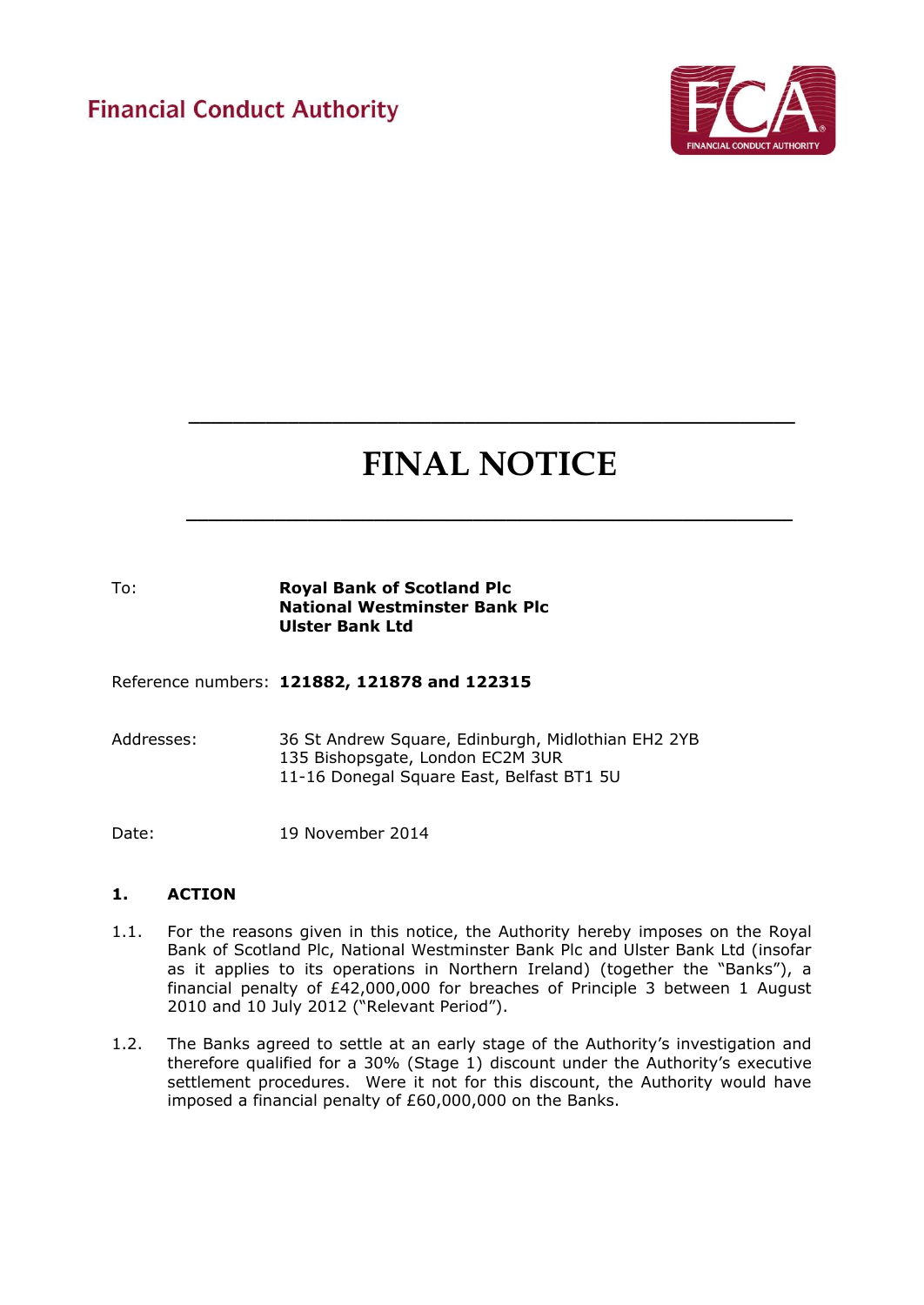# **2. SUMMARY OF REASONS**

*The IT Incident's effect on the Banks' customers and non-customers* 

- 2.1. On Wednesday 20 June 2012 customers of the Banks found that they could not use all of the Banks' online banking facilities to access their accounts or obtain accurate account balances from ATM machines. The events which would develop throughout the day are referred to in this notice as the "IT Incident".
- 2.2. Customers learned that the problems were not isolated to these facilities, but they discovered that they were unable to drawdown loans, transfer payments to external creditors including credit card companies and mortgage providers or transfer monies using SWIFT payment methods.
- 2.3. Customers would later find that the Banks had applied incorrect credit and debit interest to their accounts, duplicated entries on their statements and failed to accurately record transactions on their accounts. Customers also learned that the Banks had not processed their standing orders on time.
- 2.4. The problems affected not only the Banks' customers in the UK. They also affected customers who were abroad. The Banks declined their credit card purchases leaving customers unable to pay bills and make purchases. Some customers found themselves without access to cash in foreign countries.
- 2.5. The IT Incident also affected individuals who were not customers of the Banks. They were unable to receive monies from the Banks' customers and this prevented them from honouring their own financial commitments.
- 2.6. The effect on commercial customers included the inability to use Bankline, an internet banking service. This meant that commercial customers were unable to manage payments, verify cheques or make international cash transfers. Other commercial customers were unable to finalise their audited accounts and meet payroll commitments.
- 2.7. At a broader level, this affected the Banks' ability to fully participate in clearing. Clearing is a system established to settle payments among banks and is the process by which banks ensure that a payee receives the full value of a cheque or standing order. An efficient clearing system is fundamental to the efficient operation of the financial markets.
- 2.8. The IT Incident affected at least 6.5 million customers in the UK (92% of whom were UK retail customers). This was 10% of the population. Disruptions to the majority of RBS's and NatWest's systems lasted until 26 June 2012, and the disruptions to the majority of Ulster Bank's systems continued until 10 July 2012. Disruptions to other systems, including BankTrade (a system for processing and documenting international bond trades) and IFS (an international currency system), affected all the Banks and those disruptions lasted until July 2012.

*The causes of the IT Incident*

2.9. The actual cause of the IT Incident was a software compatibility issue between the upgraded software and the previous version of the software. The compatibility issue occurred when Technology Services (the centralised Group IT function which provides IT services to the Banks) backed out a software upgrade that they had installed on Sunday, 17 June 2012. To "back out" a software upgrade means to uninstall the current version of the software and go back to a previous version of software.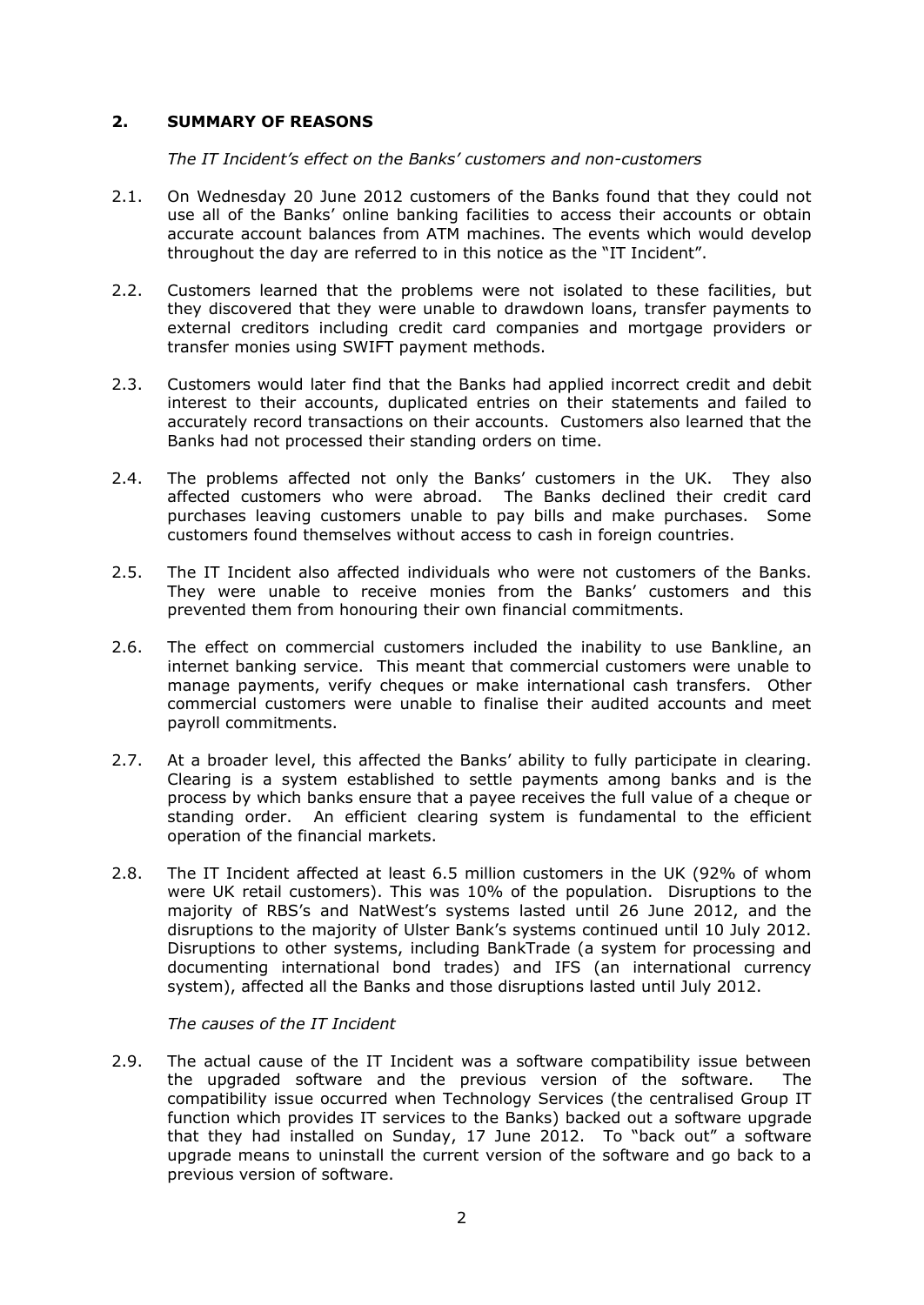2.10. The underlying cause of the IT Incident was the failure of the Banks to meet their obligations to have adequate systems and controls to identify and manage their exposure to IT risks. The Banks' IT risk arrangements were provided at Group level through a number of support and control functions. At the Group level there were failings in Technology Services, in the Three Lines of Defence and in the Group's approach to IT operational risk.

#### *Principle breaches*

- 2.11. Principle 3 requires a firm to take reasonable care to organise and control its affairs responsibly and effectively with adequate risk management systems. On the basis of the facts and matters described in more detail below, the Banks breached Principle 3 because they failed to have adequate systems and controls in place to identify and manage their exposure to IT risks. In particular:
	- (1) Technology Services did not take reasonable steps to ensure that changes to the Banks' IT systems were carried out in a carefully planned and consistent manner. It did not manage and plan those changes adequately because it did not devise and implement adequate:
		- (a) processes for identifying, analysing and resolving IT incidents; and
		- (b) policies for testing software.
	- (2) The Three Lines of Defence did not carry out their responsibilities adequately:
		- (a) Technology Services Risk, (the risk function within Technology Services), the First Line of Defence, was responsible for identifying and managing IT risks. It did not carry out its duties adequately because it had a culture of reacting to events and a team with insufficient experience and skills.
		- (b) Business Services Risk, the Second Line of Defence, was responsible for reviewing Technology Service's view of risks and identifying gaps in the Group's view of risk. It did not carry out these duties adequately because it had limited IT skills and it did not sufficiently challenge Technology Services Risk's view of IT risk.
		- (c) Group Internal Audit, the Third Line of Defence, was responsible for providing independent assurance on the design and operation of risk management and internal control processes. There were weaknesses in the communications between Group Internal Audit and the First and Second Line of Defence.
- 2.12. The Banks failed to adequately inform themselves about the nature and effect of IT operational risk. The operational risk appetite relevant to IT was the "Business Continuity & IT Continuity" risk appetite ("IT Continuity Risk Appetite"). This was too limited because, in addition to Business Continuity (recovering from an incident), it should have included a much greater focus on IT Resilience (designing IT systems to withstand or minimise the risks of disruptive events). This appetite directly informed the Group's IT Continuity Policy Standard which had the same limitations.
- 2.13. The Banks' breaches took place between 1 August 2010 (the date of a Group Internal Audit on mainframe batch processes, which identified the risk of a batch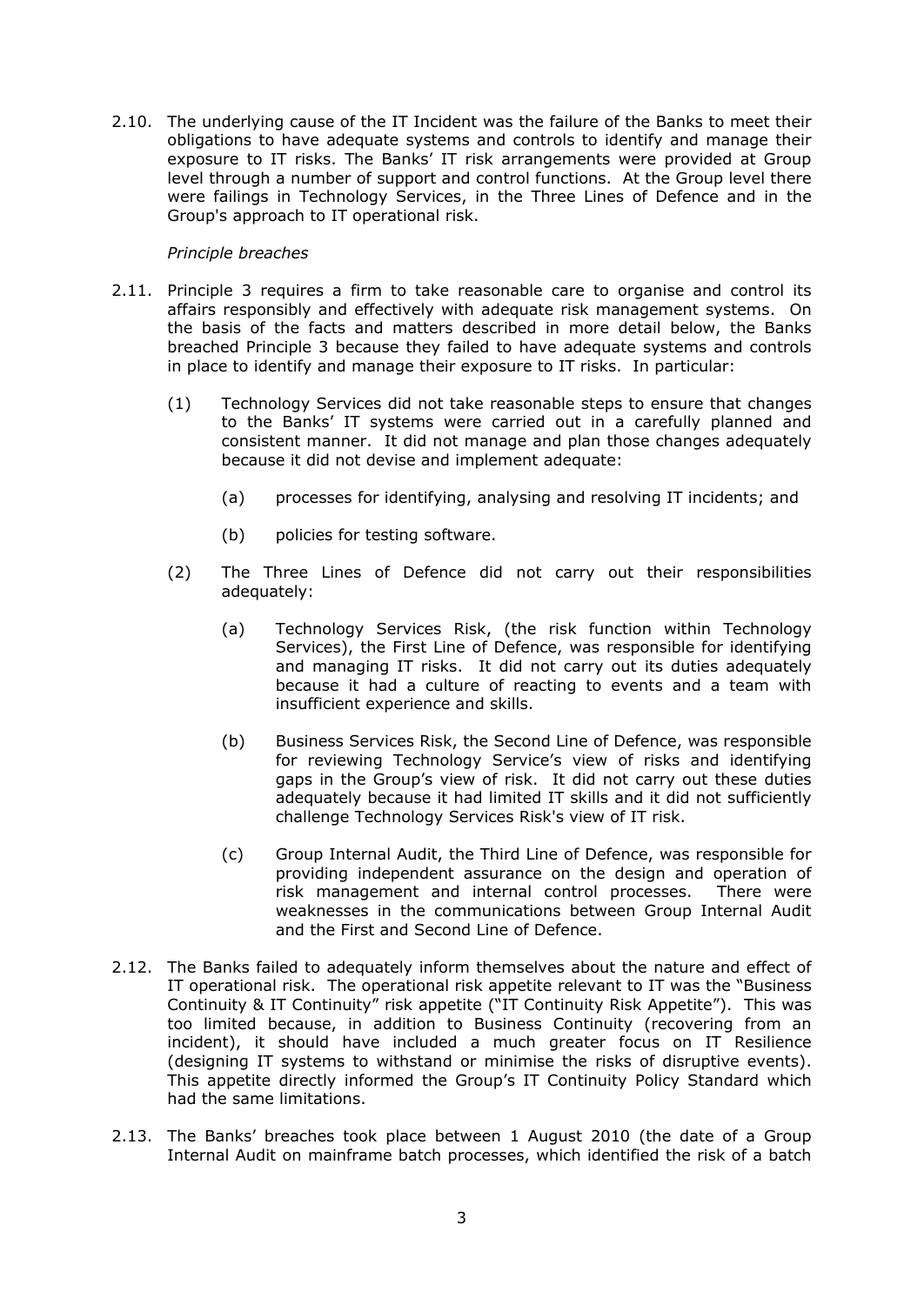scheduler failure) and 10 July 2012 (the date most of the Banks' IT systems were functional after the IT Incident).

2.14. As a result, the Authority proposes to impose a financial penalty on the Banks in the amount of £42,000,000 (after the Stage 1 discount) pursuant to section 206 of FSMA.

# *The redress programme*

- 2.15. Following the IT Incident the Banks initiated a customer redress programme. They compensated both the Banks' own customers and customers of other banks who were affected by the IT Incident. They paid redress to customers, including customers who did not file complaints. Customers (including those of Ulster Bank ROI) filed almost 70,000 complaints and non-customers filed 1,200 complaints.
- 2.16. The Banks paid approximately £70.3 million in redress to UK customers. In addition, they paid redress of £460,000 to individuals and firms who were not their customers.

# *Conclusion*

- 2.17. A retail bank's core business function is the provision of financial services. This includes making deposit accounts and loans available to its customers, updating customer balances, giving customers access to their accounts through online banking and ATM machines, processing customers' and third parties' payments.
- 2.18. The IT Incident affected these core banking functions and, in doing so, it affected two of the Authority's operational objectives.
	- (1) It affected the FCA's consumer protection objective (securing an appropriate degree of protection for customers) because the IT Incident prevented the Banks' customers from engaging in basic banking functions. Moreover, the IT Incident affected at least 6.5 million customers in the UK. Of those 6.5 million customers, 92% were customers of the Banks in the RBS Group's UK retail division.
	- (2) It affected the FCA's integrity objective (protecting and enhancing the integrity of the UK financial system) because the Banks, all settlement banks, risked not being able to carry out their core functions and this could have affected financial stability because:
		- (a) the high tiering of UK payment systems means that an operational failure in one settlement bank can lead to intraday credit and liquidity exposures between settlement banks and the indirect participants that use their services and this can lead to contagion and disruption in the financial system; and
		- (b) depositors' inability to access their funds prevents them from undertaking economic activity.

# **3. DEFINITIONS**

- 3.1. The definitions below are used in this Final Notice.
	- (1) "Authority" means the body corporate previously known as the Financial Services Authority and renamed on 1 April 2013 as the Financial Conduct Authority.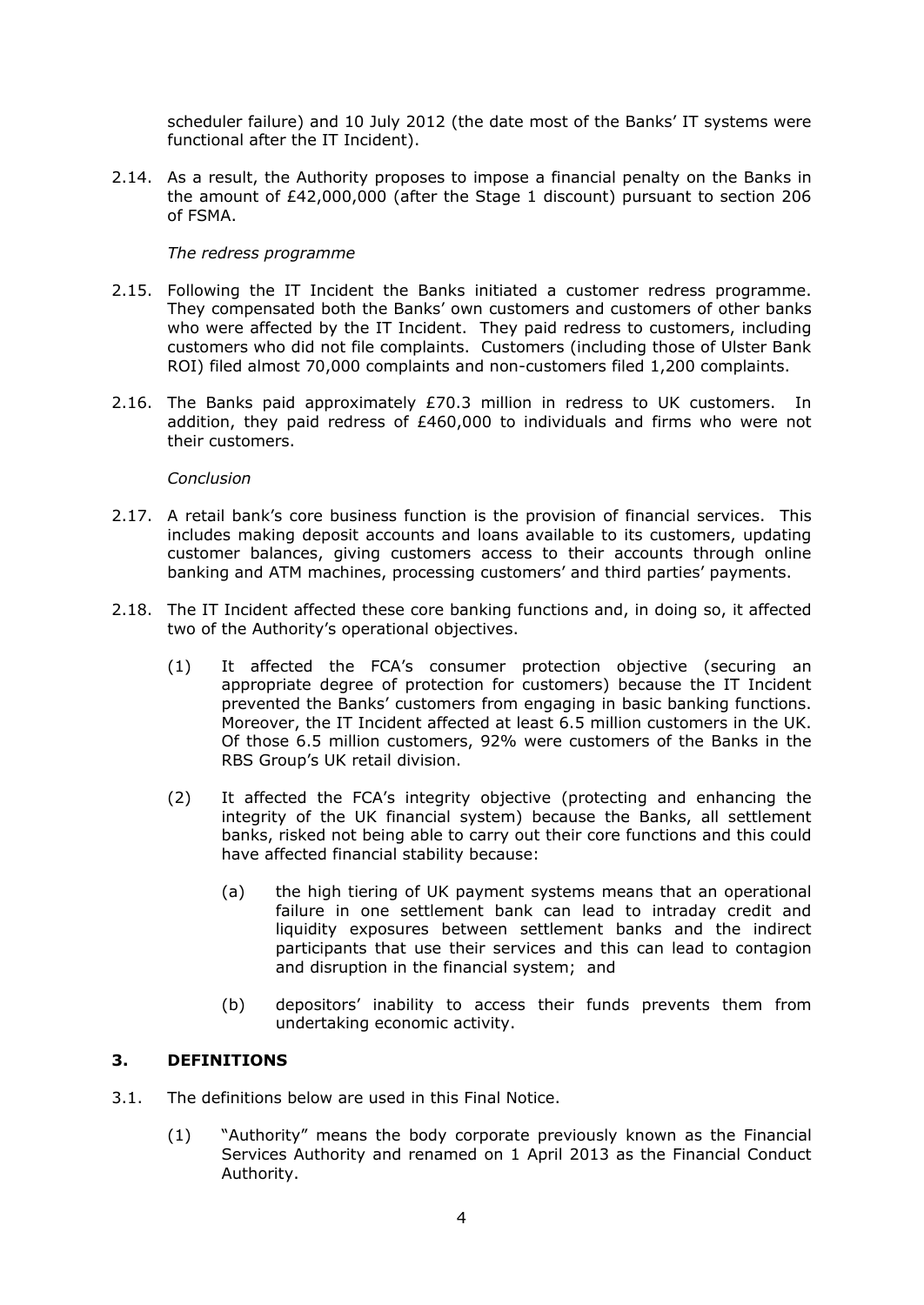- (2) "ATM" means automated teller machine.
- (3) "Banks" means the Royal Bank of Scotland Plc, National Westminster Bank Plc and Ulster Bank Ltd (insofar as it applies to its operations in Northern Ireland).
- (4) "BankTrade" is a system the RBS Group uses to process the Banks' international documentary trade and domestic (UK) bonds and guarantees business.
- (5) "Business Continuity" means the capability of an organisation to continue to deliver products or services at acceptable predefined levels following a disruptive incident.
- (6) "Business Services" means the Business Services Division of the RBS Group. It consists of a series of central functions that support the RBS Group's customer facing businesses including Technology Services.
- (7) "FSMA" means the Financial Services and Markets Act 2000.
- (8) "Group" or "RBS Group" means the Royal Bank of Scotland Group Plc and its subsidiaries (including the Banks). The territories this notice refers to are limited to England, Wales, Scotland and Northern Ireland.
- (9) "Group Board" means the Royal Bank of Scotland Group Plc Board.
- (10) "Group Policy Framework" means the mechanism the Group uses to make its centralised Group policies available to those responsible for managing risk throughout the Group.
- (11) "Group Strategic Risk Objectives" are set by the RBS Group Board and are: maintaining stakeholder confidence; maintaining capital adequacy; delivering stable earnings growth; and delivering stable/efficient access to funding and liquidity.
- (12) "IFS" means International (Foreign) System, the international payments system the RBS Group used primarily to maintain the details of and process the accounting for the currency accounts held by customers.
- (13) "IT Continuity Policy Standard" means "Maintaining Key Services and Processes, IT Continuity", the primary document within the Group Policy Framework that identified the Group policy on IT Resilience and contingency.
- (14) "IT Governance" means the actions the relevant bodies within a firm take to fulfil their roles to design and implement appropriate IT policies and strong operational IT risk management to ensure that the firm is not vulnerable to reasonably foreseeable IT risks.
- (15) "IT Incident" means the RBS Group's IT failure which affected the Banks' customers from 19 June to July 2012.
- (16) "IT Resilience" means the ability of an organisation's IT services and systems to withstand disruptive events or failure whether the cause is attributable to a failure of hardware or software systems, processes, or personnel or a combination of any of these.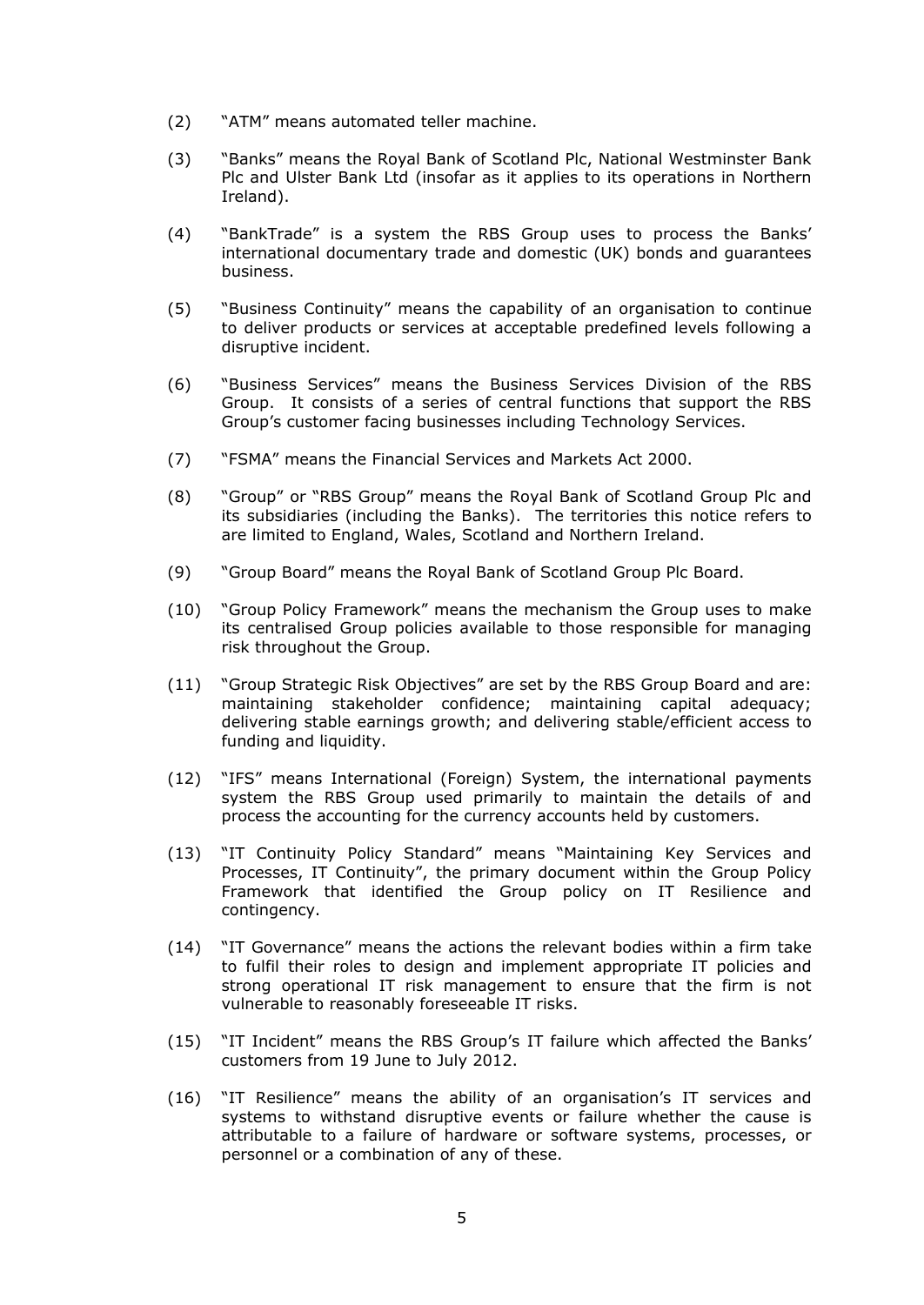- (17) "NatWest" means the National Westminster Bank Plc, a subsidiary of RBS.
- (18) "Principles" means the Principles for Businesses set out in the Authority's Handbook as were in force during the Relevant Period.
- (19) "Relationship Management Platform" means, a credit management system which enables relationship managers to process customers' credit applications for approval.
- (20) "RBS" means the Royal Bank of Scotland Plc, a subsidiary of the RBS Group.
- (21) "RBS International" means RBS International Limited.
- (22) "RBS Risk Management" is the Group's independent risk management function. It is responsible for managing risks on a Group-wide and divisional basis.
- (23) "Skilled Person" means the person RBS appointed pursuant to section 166 of FSMA to prepare the independent report concerning the IT Incident and its causes.
- (24) "Strategic IT Risk Appetite" means the level of risk the RBS Group is willing to accept if an IT risk materialises that could threaten the Group's Strategic Risk Objectives.
- (25) "Technology Services" means the centralised Group IT function which provides IT services to the Banks.
- (26) "Three Lines of Defence" means the three lines of defence for IT at the RBS Group which are:
	- (a) Technology Services Risk (the First Line of Defence for IT);
	- (b) Business Services Risk (the Second Line of Defence for IT); and
	- (c) Group Internal Audit (the Third Line of Defence).
- (27) "Ulster Bank" means Ulster Bank NI and Ulster Bank ROI.
- (28) "Ulster Bank NI" means Ulster Bank Limited, a subsidiary of NatWest, regulated by the Financial Conduct Authority and the Prudential Regulation Authority and registered in Northern Ireland.
- (29) "Ulster Bank ROI" means Ulster Bank Ireland Limited, a subsidiary of Ulster Bank NI, regulated by the Central Bank of Ireland and registered in the Republic of Ireland.

#### **4. FACTS AND MATTERS**

- 4.1. This section describes:
	- (1) the Banks and the RBS Group;
	- (2) the root cause of the IT Incident;
	- (3) the IT risk management framework and, in particular: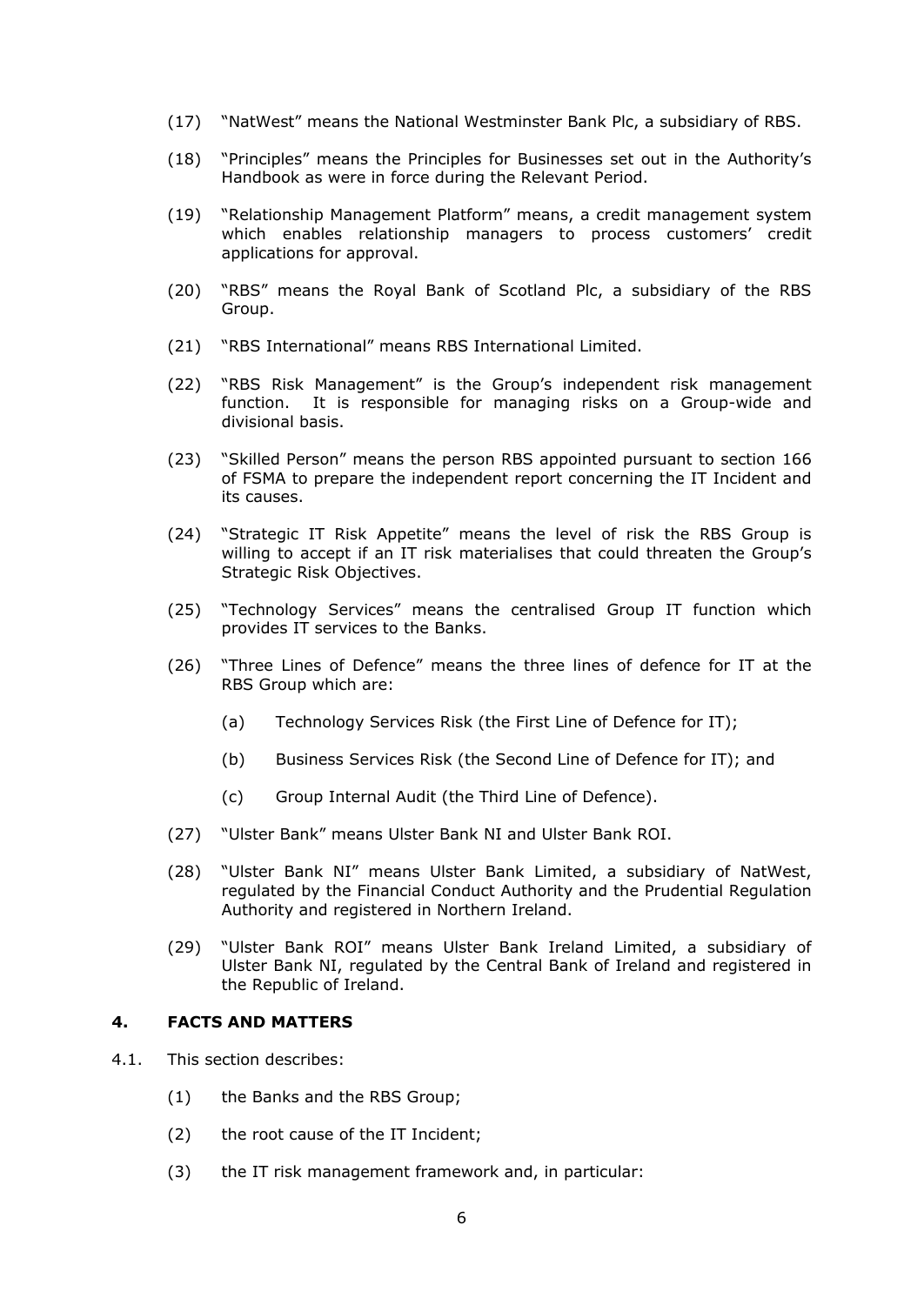- (a) Technology Services;
- (b) the Three Lines of Defence; and
- (c) the RBS Group's governance of strategic IT risk.

# **The RBS Group and the Banks**

- 4.2. The RBS Group is one of the UK's major banking groups and is also an international banking and financial services company. Its headquarters are in Edinburgh and it operates in the Middle East, the Americas and Asia. It serves over 30 million customers worldwide.
- 4.3. RBS and NatWest are subsidiaries within the RBS Group and have over 26 million UK customers, 4,000 ATMs and 2,120 bank branches. Ulster Bank NI, another subsidiary, has approximately 700,000 customers, 450 ATMs and 90 bank branches in Northern Ireland.
- 4.4. The IT risk arrangements put in place by the Banks are at Group level. The RBS Group manages risk, including IT risk, through a number of governing entities, support and control functions, frameworks and policies. The Business Services Division provides services and support to the RBS Group and it includes Technology Services, which provides the Group's centralised IT function. It is responsible for designing, building, implementing and supporting global technology services for the RBS Group.

# **The root cause of the IT Incident**

# *The batch scheduler failure*

- 4.5. Banks generally update that day's transactions in the evening. They use a software tool known as a batch scheduler to process those updates. A batch scheduler coordinates the order in which data underlying the updates is processed. The data includes information about customer withdrawals and deposits, interbank clearing, money market transactions, payroll processing, and requests to change standing orders and addresses. The processes underlying the updates are called "jobs". Batch schedulers place the jobs into queues and ensure that each job is processed in the correct sequence. That day's batch processing is complete when all balances are final.
- 4.6. On Sunday 17 June 2012 a team from Technology Services upgraded the batch scheduler software that processed updates to customers' accounts at NatWest and Ulster Bank because this software could no longer be sufficiently supported. They upgraded the batch scheduler software from Version 1 to Version 2A. Version 2A contained a modification known as a "patch". (A separate batch scheduler processed updates to RBS's accounts.)
- 4.7. On the evening of Monday 18 June 2012, the Technology Services team executed the first full batch run (set of updates) for the NatWest and Ulster Bank batch scheduler since the software update. During the evening the team noticed a number of anomalies. The mainframe computer was using a higher than normal percentage of its total processing capacity. This, in turn, caused the system to slow down and to experience several batch terminal failures. This meant that it did not properly update customers' accounts. The team raised the failures with internal IT experts who were able to re-run the failed batches by entering commands into the system manually. This allowed the complete batch to run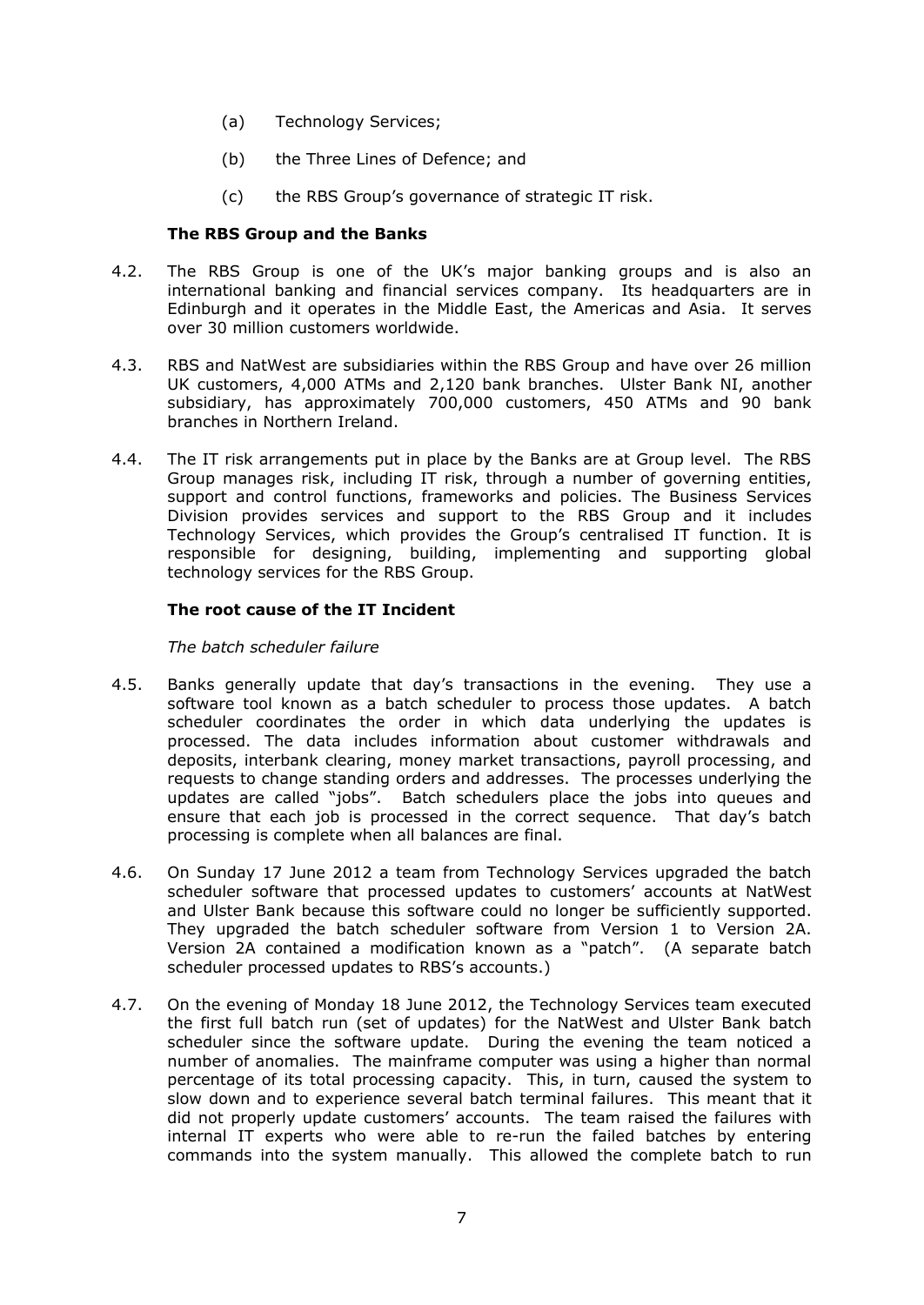that night. The RBS batch scheduler was also affected because of interdependencies with the NatWest and Ulster Bank batch scheduler.

- 4.8. On Tuesday 19 June 2012, Technology Services backed out the software upgrade. The Technology Services' team was not aware, however, that Version 2A, the upgraded version of the software, was not compatible with Version 1, the version that had been in place prior to the upgrade. The reason it was not compatible was because Version 2A, the upgraded version of the software, contained the "A" patch modification. Technology Services had only tested the consequences of backing out Version 2 to Version 1. They had not tested the consequences of backing out Version 2A to Version 1. This was the underlying cause of the IT Incident.
- 4.9. As a result of backing out the software upgrade, a significant number of jobs failed to appear in the batch queues and the unprocessed batch jobs began to multiply. The lack of compatibility between Version 2A and Version 1 of the software, which was unknown to Technology Services, and the subsequent release of incomplete batches in Ulster Bank's and NatWest's systems, was the actual cause of the IT Incident.
- 4.10. To resolve the problem, technical support staff focused on manually re-loading jobs into the batch queues. This process of manual intervention is implemented when a number of batch jobs fail to run. By the morning of 20 June 2012, the NatWest batch for 19 June was largely completed. However, the team had not completed processing Ulster Bank batches by then and that caused a significant backlog at the start of the following working day.
- 4.11. By 21 June 2012, batch processing for Ulster Bank was more than one day behind. This meant that the next day's batch processing started before the current day's batch processing was complete. The simultaneous processing of Ulster Bank's batches interfered with each other because there were multiple days' files in the processing system and multiple days' jobs in the queues. This caused additional recovery problems and further backlogs.

*The effects of the batch scheduler failure*

- 4.12. The IT Incident affected all of the Banks. The effects of the IT Incident on RBS were not as severe as the effects on NatWest and Ulster Bank because a separate batch scheduler controlled the updates to RBS's customers' accounts. However, RBS was affected because some of the information it required to update its accounts was dependent upon receiving accurate and timely information from NatWest and Ulster Bank. That information included management information, finance and risk information as well as payments that customers from those banks were making to each other and to RBS customers as well.
- 4.13. By the beginning of 25 June 2012, Technology Services had managed to stabilise RBS's and NatWest's batch processes, although both banks' records required some manual updating throughout the week. From 25 June 2012, the focus of effort was on the recovery of Ulster Bank's batches. The Ulster Bank batch scheduler did not return to full functionality until 10 July 2012.
- 4.14. The IT Incident potentially affected 635 systems at the RBS Group, of those systems 75 were payment related systems, which included the following functions (some systems had more than one function):
	- (1) The administration or updating of customer accounts (17 systems).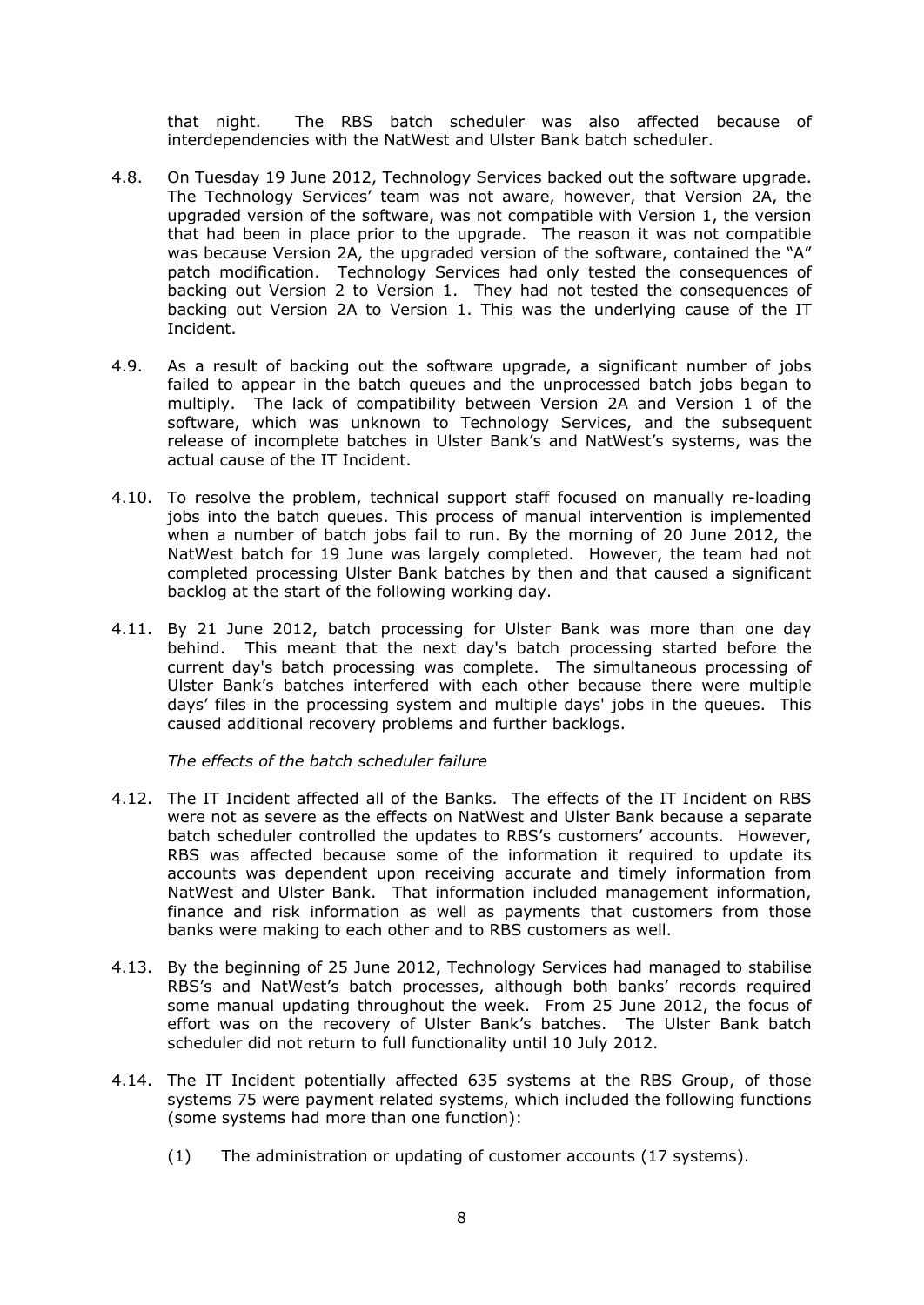- (2) The processing and execution of payments (68 systems).
- (3) The application of interest and charges (11 systems).
- (4) The reconciliation of accounting entries across the Banks (3 systems).
- 4.15. The effects of the IT Incident were wide-ranging and affected a number of the Banks' systems and customers. The following are some examples of the ways the IT Incident affected the Banks' systems and customers.
	- (1) ATMs were generally available, but they presented out of date balances because of missing or duplicate transactions. This meant that some customers were unable to withdraw cash. In addition, some customers ran the risk of overdrawing their accounts when they withdrew cash, particularly if their accounts were close to their limits and credits had not been applied. The IT Incident affected ATMs until:
		- (a) RBS: 27 June 2012 (system was not fully functional for 8 days);
		- (b) NatWest: 28 June 2012 (system was not fully functional for 9 days);
		- (c) Ulster Bank NI: 8 July 2012 (system was not fully functional for 19 days).
	- (2) Digital Banking is an internet based online banking service for personal and small business customers of RBS, including RBS International customers. The system remained technically available, but there were intermittent periods of outage for logins. Customers were affected if they were unable to login and make online banking transactions, make payments and view correct balances and transaction histories. The IT Incident affected Digital Banking until:
		- (a) RBS: 25 June 2012 (system was not fully functional for 6 days);
		- (b) NatWest: 1 July 2012 (system was not fully functional for 12 days);
		- (c) Ulster Bank NI: 9 July 2012 (system was not fully functional for 20 days).
	- (3) Direct Banking/Telephony is the Banks' telephone banking service. The system remained available but with intermittent periods of outage. Customers who tried to log-in during the periods of outage were unable to make online banking transactions, make payments and view correct balances and transaction histories. The IT Incident affected Direct Banking/Telephony until:
		- (a) RBS: 25 June 2012 (system was not fully functional for 6 days);
		- (b) NatWest: 1 July 2012 (system was not fully functional for 12 days);
		- (c) Ulster Bank NI: 8 July 2012 (system was not fully functional for 19 days).
	- (4) Teller service was available at branches, however, the IT Incident meant that transactions from those branches were not updated in the central computer system and that caused the Banks' overnight ledger balance to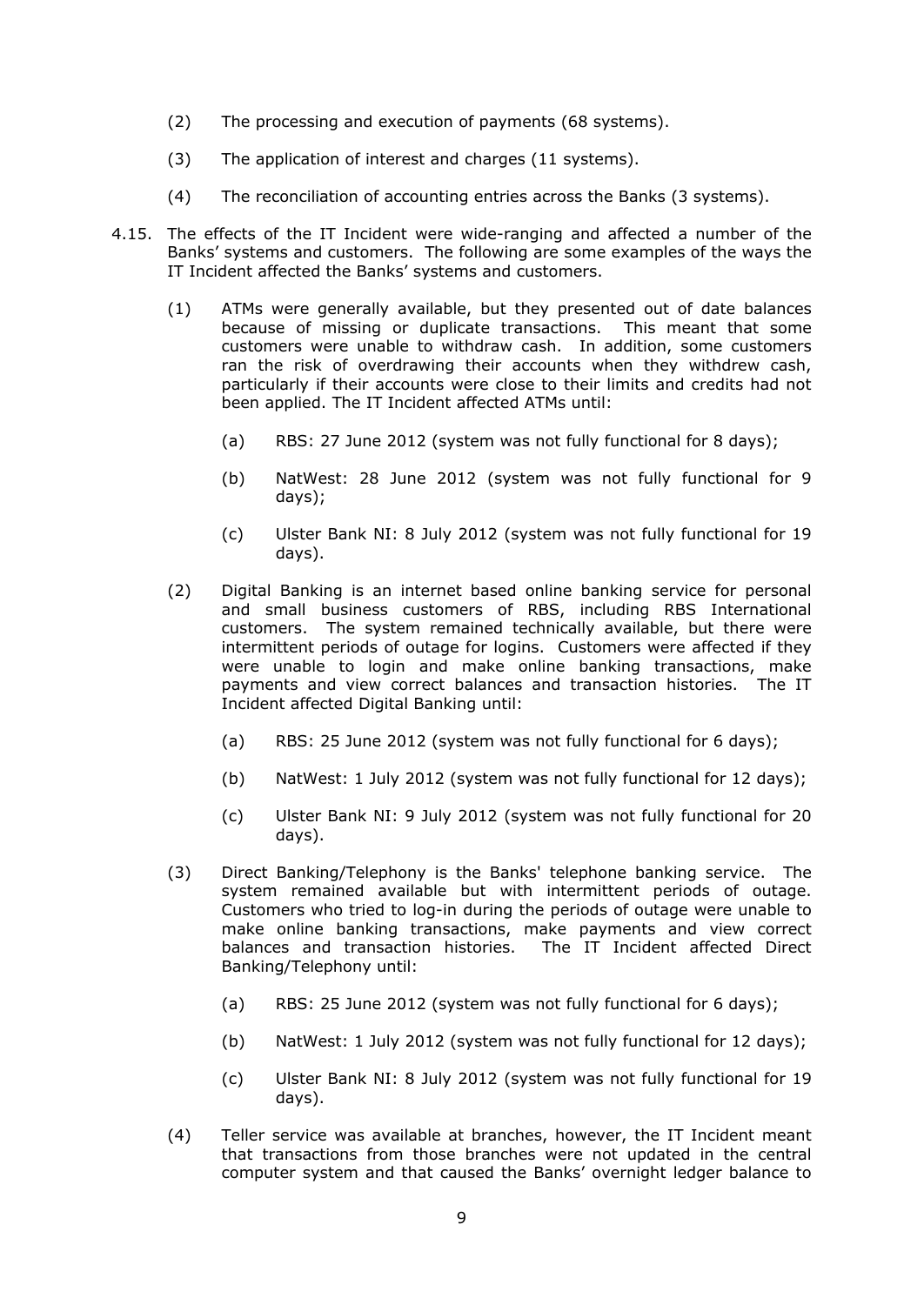be inaccurate for affected customers. Those customers were unable to make or receive payments and could not be provided with their correct balances or transaction histories. The IT Incident affected teller services until:

- (a) RBS: Unaffected;
- (b) NatWest: 28 June 2012 (system was not fully functional for 9 days);
- (c) Ulster Bank NI: 9 July 2012 (system was not fully functional for 20 days).
- (5) Bankline Direct is a payments channel which provides customers with a method of making payments. Customers were not able to see up to date account information (balance and transactions). Customers could make payments, although this would be dependent on the account being up to date in some circumstances. The IT Incident affected Bankline Direct until:
	- (a) RBS: 27 June 2012 (system was not fully functional for 8 days);
	- (b) NatWest: 28 June 2012 (system was not fully functional for 9 days);
	- (c) Ulster Bank NI: Unaffected.
- (6) Point of Sale is the system which provides a gateway between Visa and its users. It authorises debit card transactions, both domestic and international. The system remained available, however, authorisations were checked against incorrect balances. Customers may have lost the ability to pay for transactions, especially if credit was not applied to accounts leading to lack of available funds. The Banks partially mitigated the problem by arranging a £200 "stand-in" limit for debit cards which gave customers the ability to buy goods up to that limit. The IT Incident affected the Point of Sale systems until:
	- (a) RBS: 27 June 2012 (system was not fully functional for 8 days);
	- (b) NatWest: 28 June 2012 (system was not fully functional for 9 days);
	- (c) Ulster Bank NI: 8 July 2012 (system was not fully functional for 19 days).
- (7) The Relationship Management Platform is an IT system RBS International used. The IT Incident affected corporate customers' transactions and account records which in turn affected corporate customers' ability to make payments to corporate accounts, draw invoices and make salary runs. The IT Incident affected the Relationship Management Platform until:
	- (a) RBS: 6 July 2012 (system was not fully functional for 17 days);
	- (b) NatWest: 6 July 2012 (system was not fully functional for 17 days);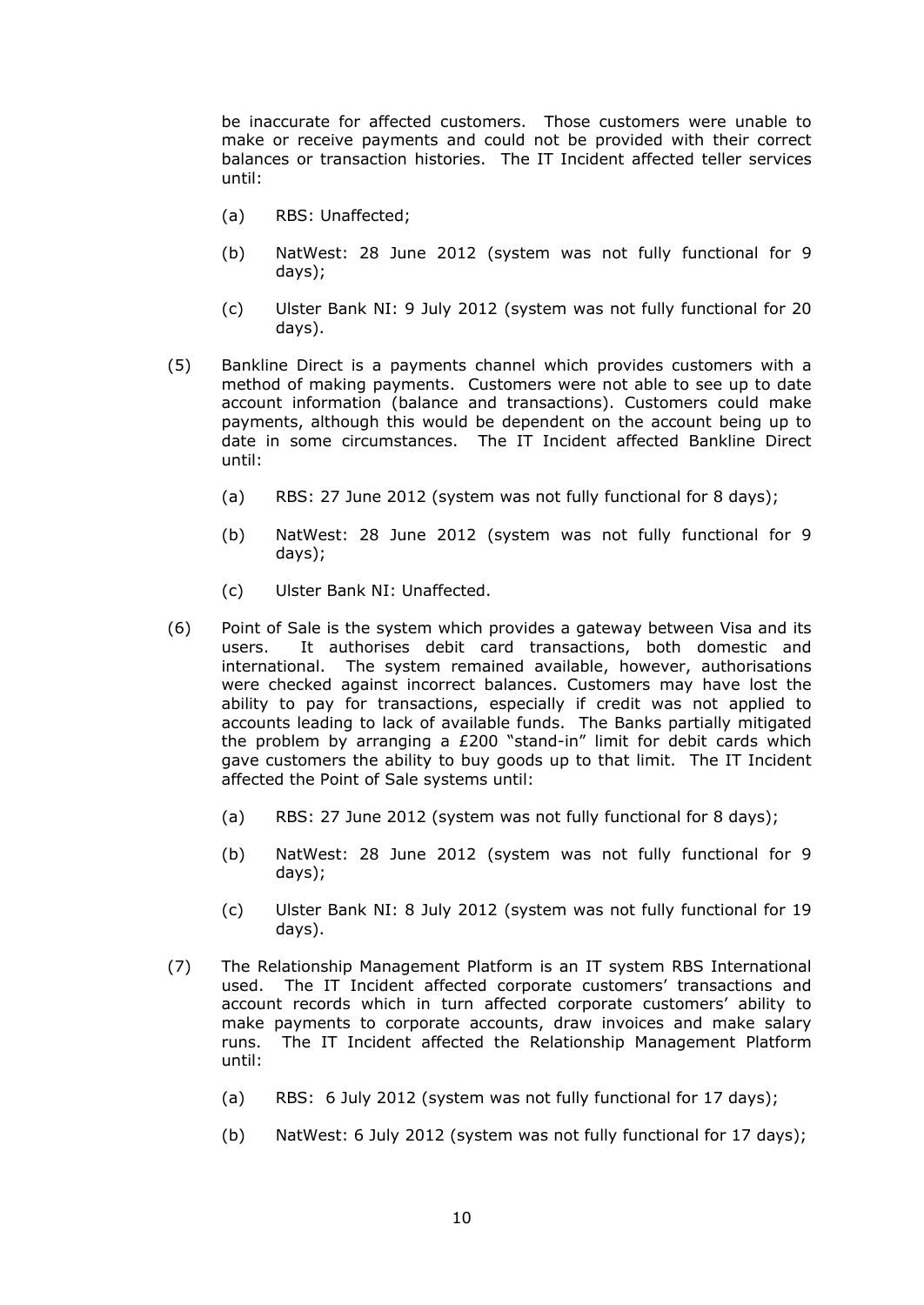- (c) Ulster Bank NI: 6 July 2012 (system was not fully functional for 17 days).
- (8) BankTrade GTS is a system the RBS Group used to process the bank's international trades and UK bonds. Although the system was processing trades, the backlog delayed the processing of the current day's trades. Commercial customers' international transactions were potentially delayed exposing them to risk of non or late payment. The IT Incident affected the BankTrade GTS system until:
	- (a) RBS: 18 July 2012 (system was not fully functional for 29 days);
	- (b) NatWest: 18 July 2012 (system was not fully functional for 29 days);
	- (c) Ulster Bank NI: 18 July 2012 (system was not fully functional for 29 days).
- 4.16. Following the IT Incident, the Authority required the Banks to appoint a Skilled Person to independently assess the immediate causes, consequences and management of the IT Incident.

# **The IT risk management framework**

- 4.17. IT systems are the foundation of modern banking operations and a bank's ability to do business and serve its customers. For this reason, it is crucial to have a well-developed operational risk management framework with appropriate IT policies, objectives and risk appetites. If the framework is clear and welldesigned, those who are responsible for planning, testing and implementing changes to the bank's IT systems can take these actions in a manner that minimises the risk of failure. As discussed in more detail below, the RBS Group put in place a flawed policy standard. The policy standard was limited in scope because its focus was on Business Continuity (reacting to or recovering from IT failures) and should have included a much greater focus on IT Resilience (designing IT systems to withstand or minimise the risk of disruptive events). The IT functions within the RBS Group were required to follow the strategy set by the policy standard.
- 4.18. The RBS Group manages risk through a number of governing entities, support and control functions, frameworks and policies.
- 4.19. Broadly, those entities and control functions and their responsibilities are:
	- (1) Technology Services which provides IT services to the Banks.
	- (2) Three Lines of Defence:
		- (a) The First Line of Defence (including Technology Services Risk within Technology Services) which is responsible for identifying and managing IT risk across the Banks.
		- (b) The Second Line of Defence (Business Services Risk) which is responsible for challenging the First Line of Defence.
		- (c) The Third Line of Defence (Group Internal Audit) which independently assesses and reviews IT risks including IT infrastructure and systems risks.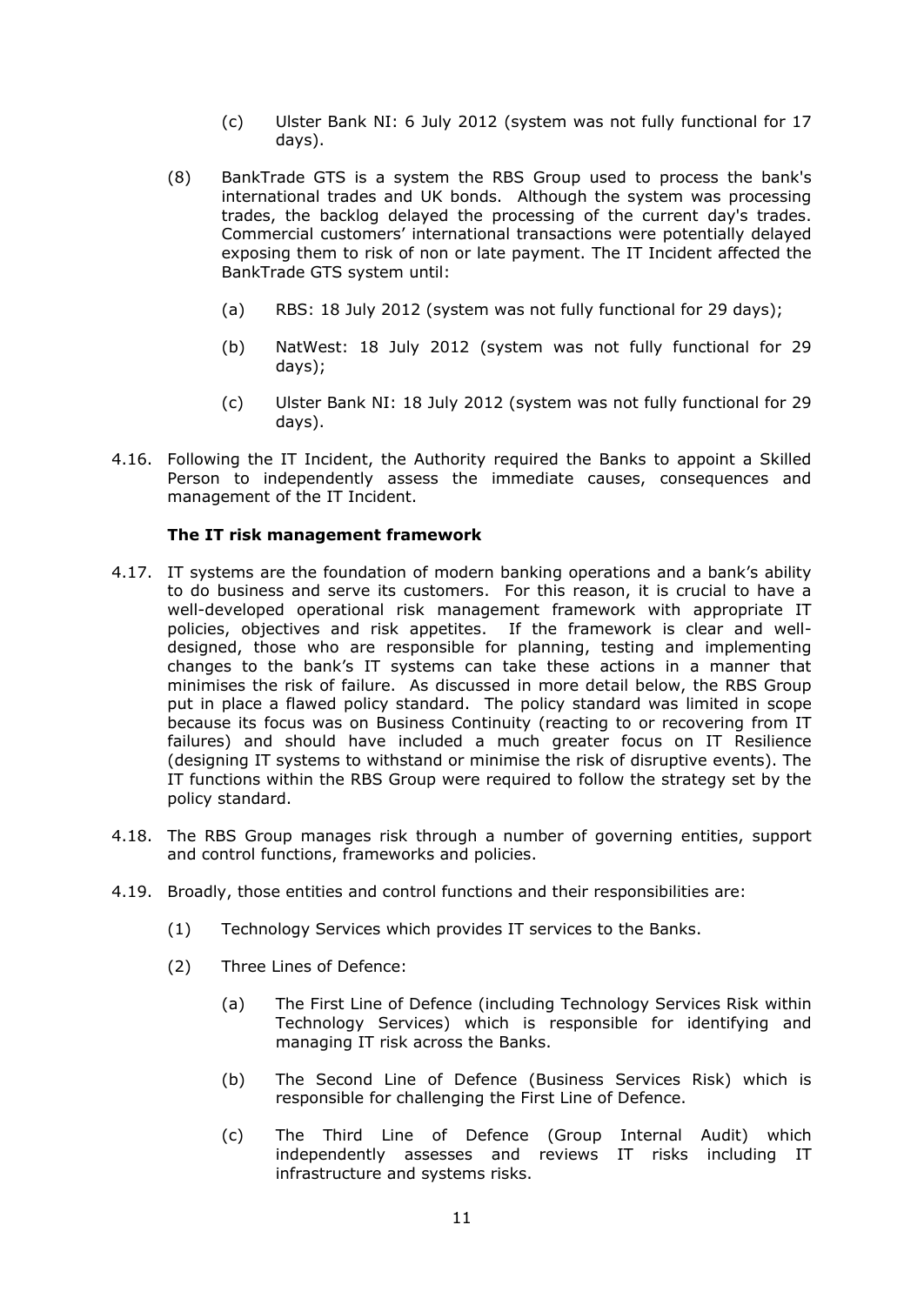(3) The Group Board approves the overall Group Risk Appetite Framework.

# **Technology Services**

- 4.20. This section explains:
	- (1) Technology Services' role;
	- (2) Technology Services' deficiencies which contributed to the IT Incident; and
	- (3) Technology Services' management of the IT Incident.

*Technology Services' role* 

- 4.21. Technology Services is part of the RBS Group's Business Services Division and is responsible for providing IT services for the Banks.
- 4.22. These responsibilities include implementing Group IT policies in the Banks, ensuring that they are consistent throughout the Group and, on a practical level, updating the software that runs the Banks' IT systems and upgrading the hardware. These changes require careful planning and testing to ensure minimal disruption to the Banks' operations and their customers.
- 4.23. Technology Services did not carry out these responsibilities adequately. Examples of its general deficiencies are:
	- (1) Technology Services did not check that the IT policies and procedures it was implementing were consistent with each other.
	- (2) Technology Services' processes for making IT changes were not adequate because they did not ensure that IT changes could be made in a controlled way. Moreover, the information in the records Technology Services kept did not always show the changes Technology Services was making and it was not always complete and accurate.
	- (3) Technology Services did not have a complete view of IT risk, particularly in relation to IT operations. For example, it selected areas to review based upon the Group Policy Framework instead of considering all IT risks across the RBS Group. This means that its view of risks was limited and that its planned reviews were not extensive enough in certain areas. For example, it did not include IT operations (including mainframe batch processing) or IT incident and problem management in its planned reviews.

*Technology Services' deficiencies which contributed to the IT Incident*

- 4.24. The particular deficiencies of Technology Services which had a direct role in the events which led to the IT Incident were:
	- (1) Batch scheduling software is fundamental to the Banks' core banking function. As discussed above, the batch scheduler processes updates to customers' accounts, but despite the importance of the batch scheduler to the Banks, Technology Services did not sufficiently identify, understand or mitigate the risk of a batch scheduler failure.
	- (2) Technology Services could have reduced or limited the effect of the batch scheduler failure if had it taken some or all of the following actions: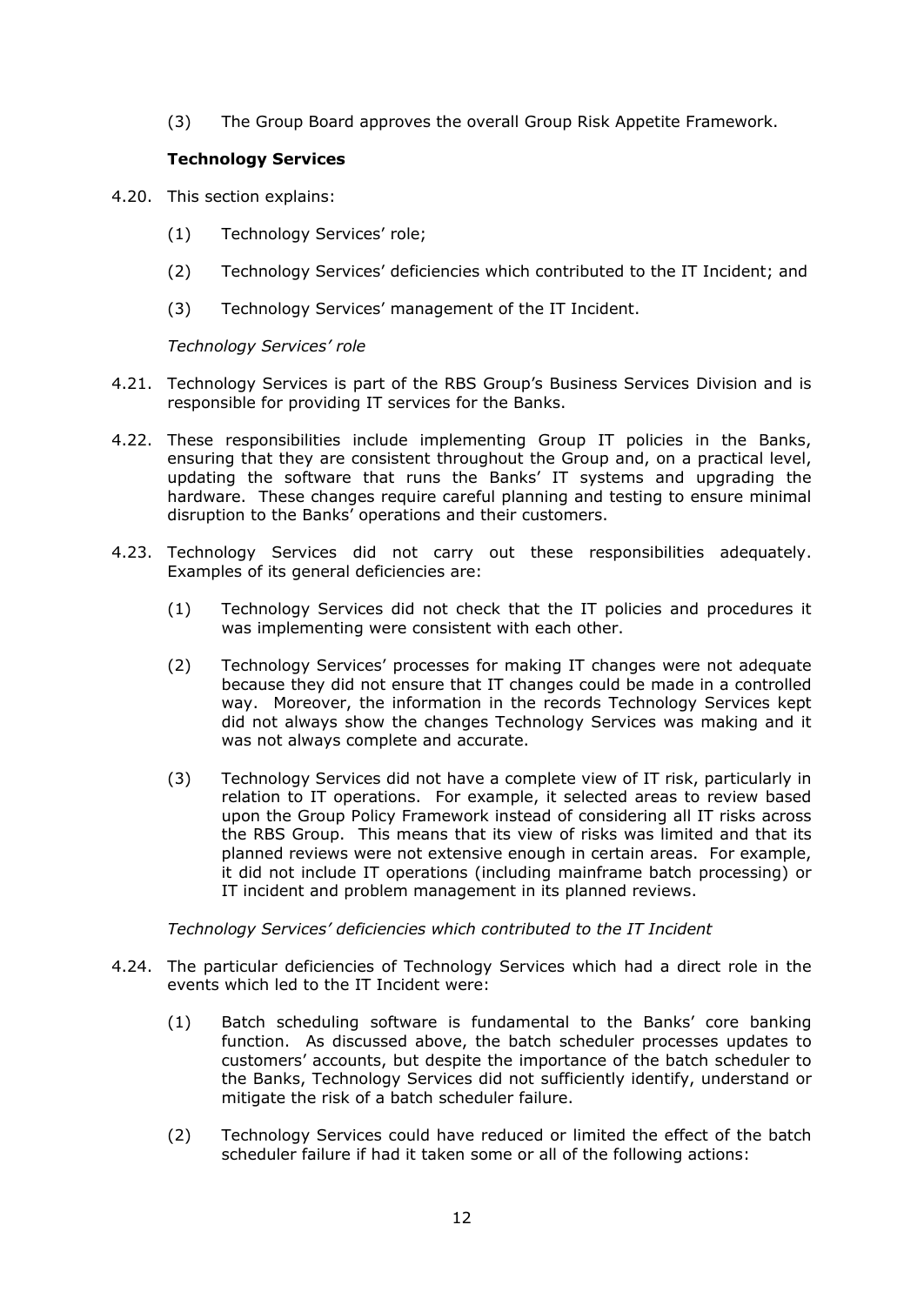- (a) reduced the number of jobs each batch scheduler managed;
- (b) ensured that interdependencies between the RBS batch scheduler and the Nat West and Ulster Bank batch scheduler were reduced;
- (c) used separate batch schedulers for NatWest and Ulster Bank. Instead, it used the same batch scheduler for both NatWest and Ulster Bank. This concentrated the risk of harm to both NatWest and Ulster Bank because any batch scheduler software problem would affect both banks.
- (3) Technology Services failed to adequately test the consequences of backing out the batch scheduler software. It made at least two testing errors:
	- (a) First, Technology Services had only tested backing out the unmodified version of the upgrade (Version 2). In those tests, Version 2 was compatible with the previous version of the software (Version 1). Technology Services had not tested backing out the modified upgraded version of the software (Version 2A) to the previous version (Version 1).
	- (b) Second, its back-out tests did not use representative data in the queues. It should have conducted these tests using a volume of data representative of the business-as-usual batch volumes and data types.

*Technology Services' management of the IT Incident* 

4.25. Although Technology Services bears considerable responsibility for the risk and control failures that led to the IT Incident, its response to the IT Incident was satisfactory. It mobilised additional staff and resources to manage the technical problems and used innovative approaches to accelerate the processing of batch jobs.

#### **The Three Lines of Defence**

- 4.26. This section explains the RBS Group's approach to using the Three Lines of Defence and the deficiencies in each which contributed to the IT Incident. It examines these issues in more detail below:
	- (1) the approach to using the Three Lines of Defence;
	- (2) the First Line of Defence (Technology Services);
	- (3) the Second Line of Defence (Business Services Risk); and
	- (4) the Third Line of Defence (Group Internal Audit).

*The RBS Group's approach to using the Three Lines of Defence and its deficiencies*

4.27. The RBS Group's overall approach to identifying and managing operational risk and the role of each of the Three Lines of Defence was clear. However, the way in which the Three Lines of Defence applied to IT was not clear. For example: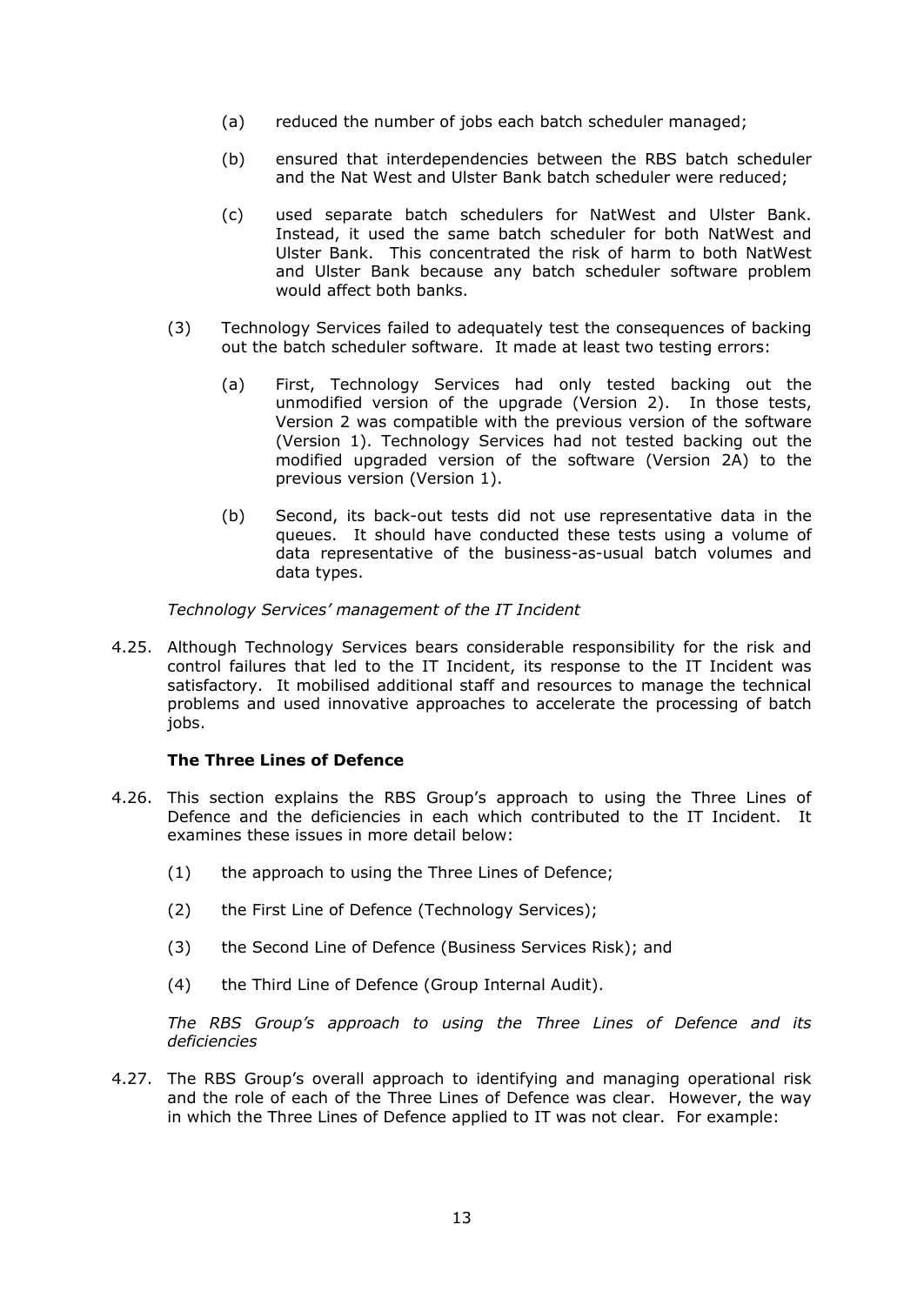- (1) The Three Lines of Defence were not able to explain clearly how Three Lines of Defence and risk forums fitted together as part of the RBS Group's overall IT governance model.
- (2) The Three Lines of Defence were not working together to identify, review, manage and challenge IT risks.
- (3) The level of interaction and challenge between the Three Lines of Defence was insufficient.

# **The First Line of Defence**

*The First Line of Defence's role*

4.28. Within the First Line of Defence, Technology Services Risk was responsible for identifying and managing IT risk across the Banks. It worked with the business units themselves to identify IT risks. The business units were responsible for managing the risks in their area within a defined risk appetite.

*Deficiencies in the First Line of Defence which contributed to the IT Incident*

- 4.29. Technology Services Risk was ineffective in so far as it concentrated on developing processes to report risk information upward for Group sign-off rather than considering, understanding and managing the overall range of risks relevant to Technology Services.
- 4.30. Technology Services Risk's culture was ineffective in so far as it was based on a past history of reacting and responding to incidents, rather than forward looking identification of risk.
- 4.31. Technology Services Risk had insufficient risk experience and skills. For example:
	- (1) The Technology Services Risk team did not have substantial experience at the RBS Group. Over half of the team had been appointed within the two years preceding the IT Incident; and
	- (2) No one on Technology Services Risk's senior management team had a risk or an IT audit qualification.

#### **The Second Line of Defence**

*The Second Line of Defence's role*

4.32. The Second Line of Defence (Business Services Risk) was responsible for challenging the First Line of Defence.

*Deficiencies in the Second Line of Defence which contributed to the IT Incident*

- 4.33. At the time of the IT Incident, Business Services Risk had very limited IT skills, it did not challenge Technology Services Risk's failure to carry out a risk assessment in relation to the software upgrade nor did it challenge Technology Service's view of IT risk or identify the gaps in the Group's view. Its emphasis was on systems and processes rather than understanding risk.
- 4.34. Prior to the IT Incident, Business Services Risk had identified its concerns about the level of skills and resourcing with its team and had planned to review these.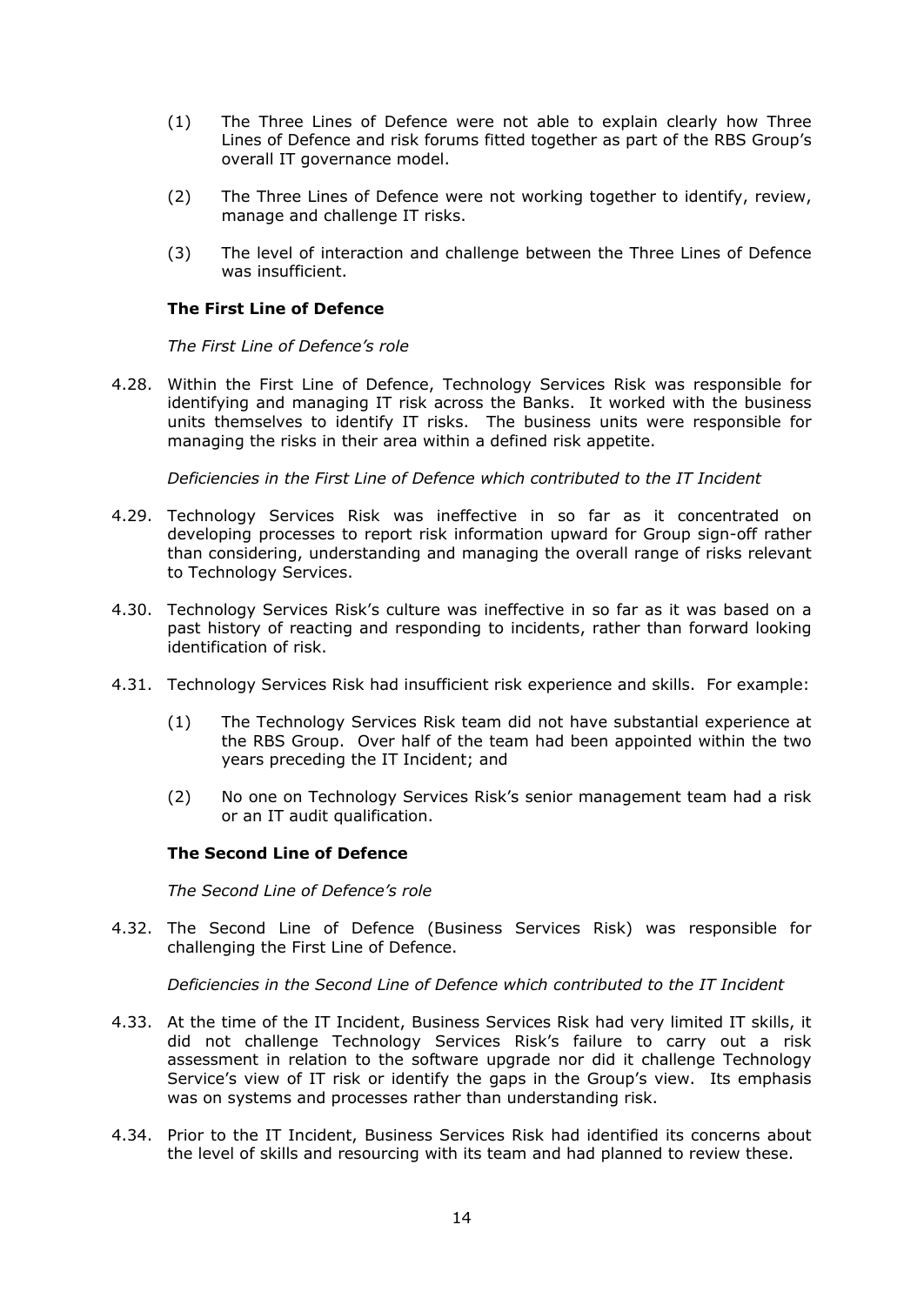4.35. However, at the time of the IT Incident, the IT risk team within Business Services was understaffed and its level of skill and resource was insufficient.

# **The Third Line of Defence**

*The Third Line of Defence's role*

4.36. The Third Line of Defence (Group Internal Audit) provided independent assurance on the appropriateness of the design and operational effectiveness of risk management and internal control processes.

*Deficiencies in the Third Line of Defence which contributed to the IT Incident*

- 4.37. The Group Internal Audit IT team had a good range of skills and experience, but it was understaffed.
- 4.38. While the Third Line of Defence had a more complete view of IT risks than the First or Second Lines of Defence, it did not explain its differences with them effectively. As a result, TS Risk did not understand these differences and did not act on them.
- 4.39. Group Internal Audit had identified concerns regarding the level of skills and resourcing within the IT internal audit team and had planned to review these prior to the IT Incident. In comparison with its peers at similar institutions, it was understrength by 20-40%.
- 4.40. In 2011, the year before the IT Incident, Group Internal Audit did not complete its IT Internal Audit plan, carrying forward 30% of actions.
- 4.41. Group Internal Audit finalised an audit of the mainframe batch processes in August 2010. This included the back out procedures for changes to the relevant batch scheduler software. Group Internal Audit's terms of reference and its scoping documents for that project correctly identified the potential for a batch processing failure.
- 4.42. Group Internal Audit's report was deficient because the testing documented in its working papers noted it was not possible to fully test the implementation of relevant controls because there was a lack of documented evidence recording the steps taken in previous back outs and changes. Group Internal Audit took the view that as evidence of control points were present in the change management system, the lack of underlying documentation did not itself present a sufficiently material risk to merit inclusion in the final report and that there were risk mitigants in place. No issue was raised in its final audit report about the fact that testing was not based on a complete audit trail. It is unclear whether Group Internal Audit made Technology Services, the party responsible for updating the batch scheduler software, aware that the relevant controls could not be tested.

#### **The RBS Group's governance of strategic IT risks**

- 4.43. This section describes:
	- (1) the RBS Group Board's role;
	- (2) the Risk Appetite Framework ("RAF") and operational risk;
	- (3) the IT Continuity Policy Standard and explains why it was flawed; and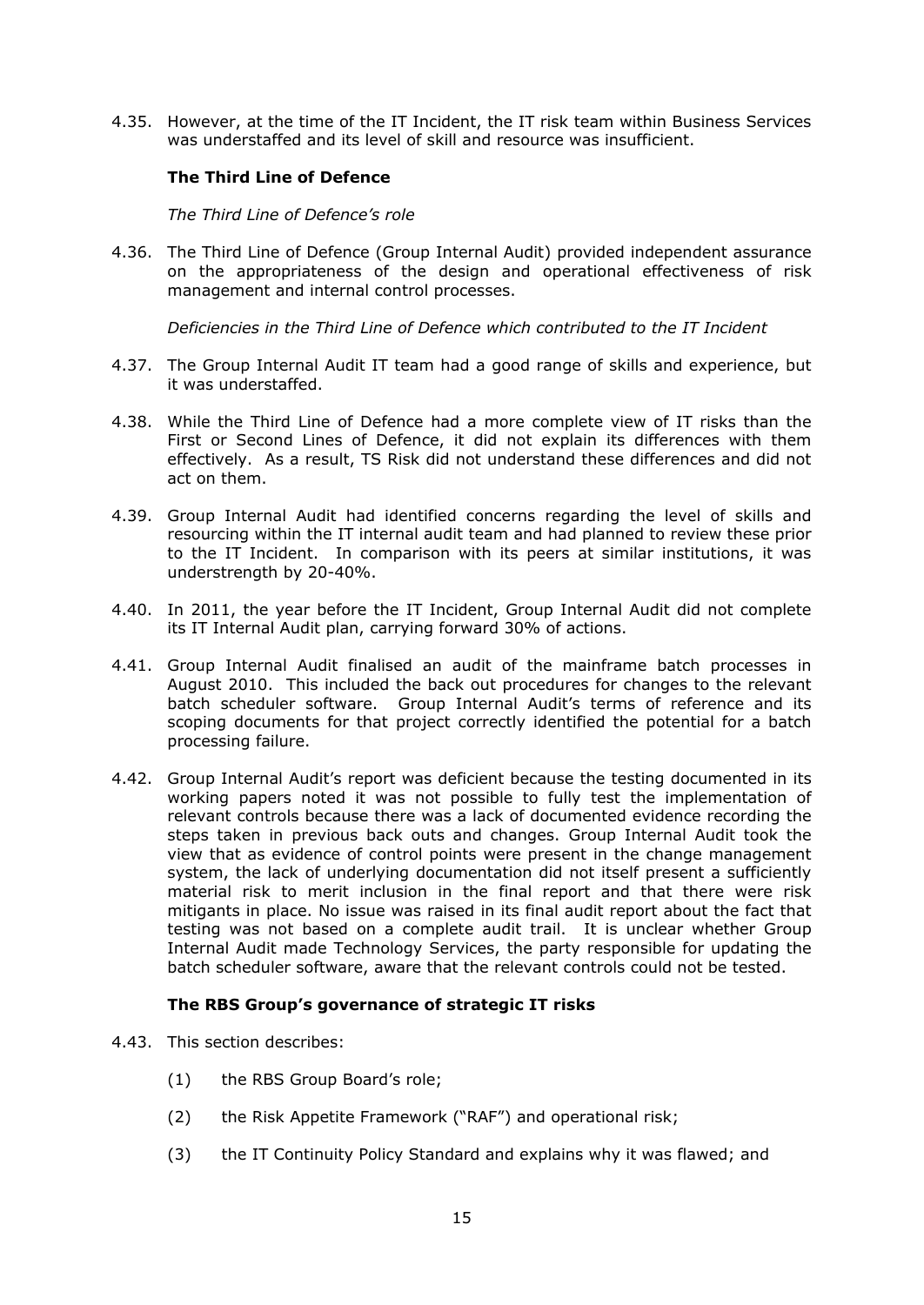(4) the FCA's conclusion.

*The RBS Group Board's role*

- 4.44. The RBS Group Board is the Group's main decision making forum, ultimately responsible for the decisions taken by the Group. The Group Board sets the Group Risk Appetite Framework and is accountable for the Group's Strategic Risk Appetite. The Group Board's responsibilities include:
	- (1) determining and reviewing the Group's strategic direction including, as appropriate, the strategies for each of the principal business units;
	- (2) reviewing, approving and monitoring the Group's risk appetite and strategic risk policies;
	- (3) considering and approving the Group's procedures for reviewing and monitoring risk; and
	- (4) receiving and considering high level reports on matters material to the Group, among other things, information systems and technology and disaster recovery.
- 4.45. In discharging its responsibilities the Group Board operates through a number of committees, divisions and support functions, including its Risk Management Function, and has oversight responsibility for the RBS Group putting in place adequate IT systems and controls.
- 4.46. In discharging its responsibilities for risk the Group Board:
	- (1) agrees a Risk Appetite Framework; and
	- (2) delegates responsibilities to committees and executive management.

*The Risk Appetite Framework and operational risk*

- 4.47. The Risk Appetite Framework explains how the RBS Group determines its strategic risk appetite and the responsibilities of the relevant bodies in the framework to identify:
	- (1) the Group's Strategic Risk Objectives;
	- (2) the way to measure the risk the Group is willing to take to achieve those objectives; and
	- (3) the risk appetite, the level of risk the Group is willing to take to achieve those Group Strategic Risk Objectives.
- 4.48. The Group's strategic risk framework focuses on four Group Strategic Risk Objectives set by the Board which are to maintain capital adequacy, deliver stable earnings growth, stable/efficient access to funding and liquidity, and maintain market confidence. The RAF shows that operational risk underlies all of the Group Strategic Risk Objectives except one, stable/efficient access to funding and liquidity.
- 4.49. The Group Board approved the RAF and in doing so approved the operational risk appetite metrics pursuant to which the operational risk appetite was set.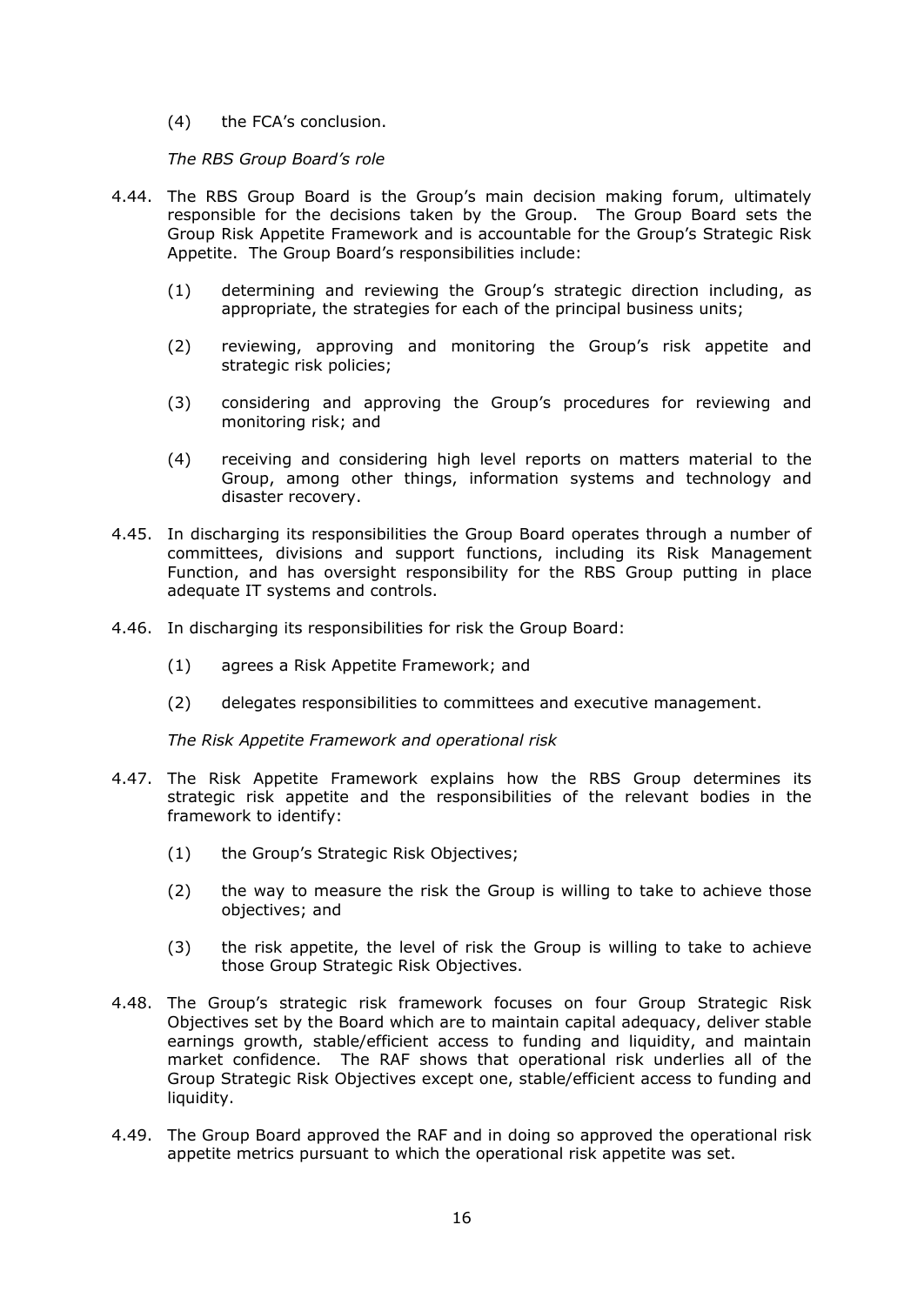4.50. The Group Board did not review or approve the operational risk appetite. The Executive Risk Forum ("ERF"), a committee of ExCo, approved the operational risk appetite. The IT Continuity Risk Appetite, set in accordance with the operational risk appetite, should have had a much greater focus on IT Resilience. This, in turn, informed the IT Continuity Policy Standard which had the same limitations.

# *The IT Continuity Policy Standard*

- 4.51. The Group's IT Continuity Policy Standard is the primary document that sets out the Group's approach to managing IT resilience and continuity risk. The IT Continuity Policy Standard was drafted and approved by a member of ExCo in accordance with the RAF. In June 2011 the Group commissioned a third party expert to carry out a review of a previous version of the IT Continuity Policy Standard. The third party expert found that the policy's control requirements were at an adequate overall level and were comparable with similar policies among the RBS Group's peers.
- 4.52. The Group's IT Continuity Policy Standard was not adequate because, although it was consistent with the operational risk appetite, it was limited in scope because it addressed recovering from a single low probability but high impact event of the total loss of a data centre. The policy should have included a much greater focus on IT Resilience, that is designing IT systems to withstand or minimise the risk of disruptive events (such as software failures) that are more probable and that can potentially have an equivalent effect.
- 4.53. The RBS Group published its IT Continuity Policy Standard in its Group Policy Framework, the mechanism the Group uses to make its centralised Group policy standards available throughout the Group. Those individuals who were responsible for designing IT architecture and testing, and systems and controls at the RBS Group did so in accordance with an IT Continuity Policy Standard which took into account a too limited range of risks.
- 4.54. IT underpins three of four of the RBS Group's Strategic Risk Objectives and is therefore of strategic importance. The RBS Group did not sufficiently recognise and address its strategic IT risks, in particular in the IT Continuity Policy Standard. The RBS Group had IT experts throughout Technology Services, but Technology Services did not have a sufficient business profile or direct involvement in business prioritisation and decision making. While senior representatives of Technology Services attended divisional committee meetings, they were not represented at divisional board level or at the senior spending review committees. Had the RBS Group given its senior technology representatives more appropriate roles at these levels, the Group might have had a more complete and accurate appreciation of the IT risks the Banks faced.
- 4.55. In 2010 the RBS Group Board identified a need to improve the strength and depth of Group Internal Audit's IT experience. However a permanent Head of Audit for Technology Change and Corporate Services was only appointed by the Group in September 2013, more than a year after the IT Incident.

#### *Conclusion*

4.56. The IT Incident was not the result of insufficient investment in IT generally or in its IT infrastructure. Indeed, the RBS Group spends over  $£1$  billion annually to maintain its existing IT infrastructure, its mainframe technology is under five years old and it uses up-to-date software.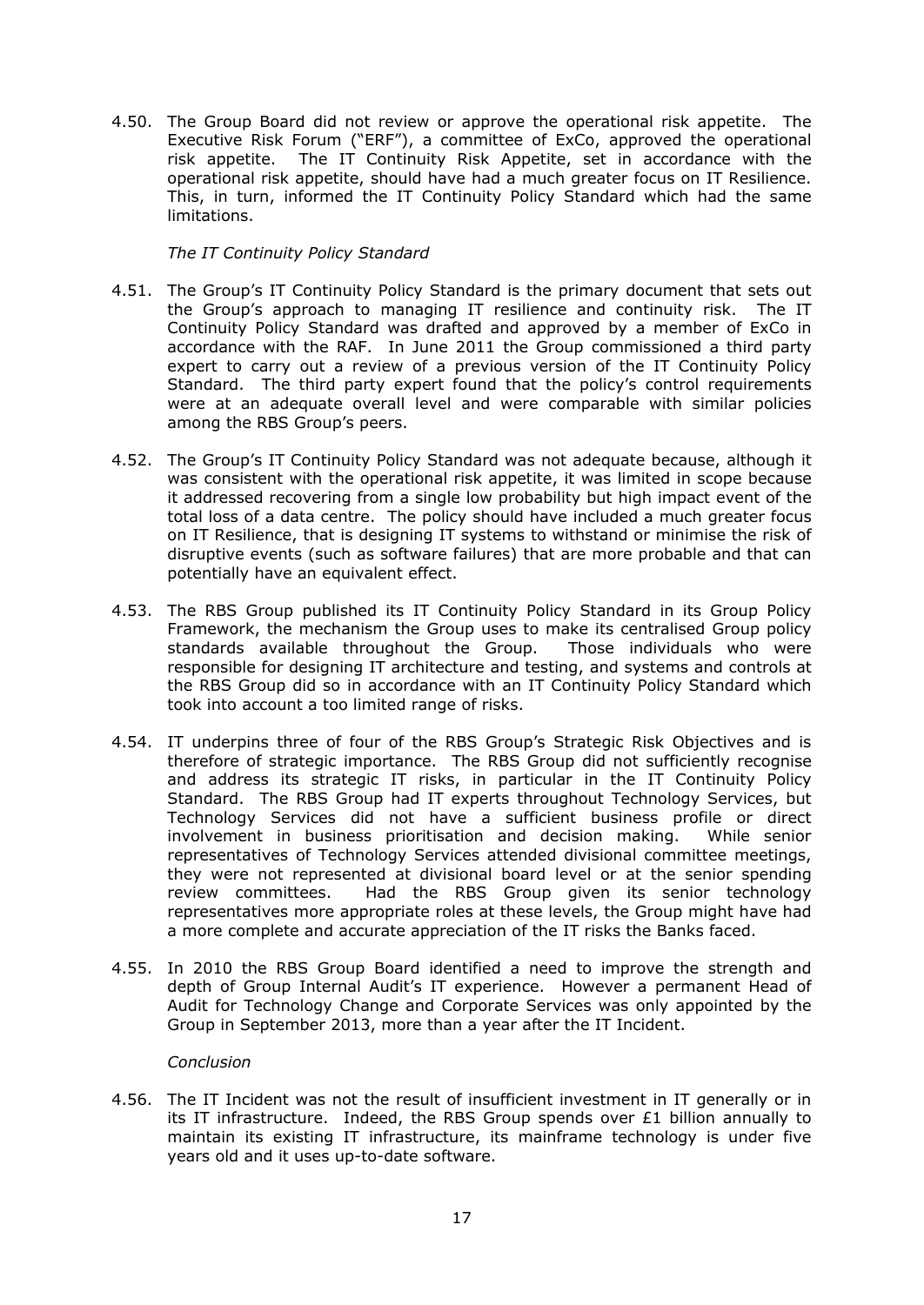- 4.57. Rather, the underlying cause of the IT Incident was weakness in the Group's IT risk management and in its IT controls, controls which failed to formally identify and actively manage IT risks and to implement prudent testing controls. Central to these deficiencies was the IT Continuity Policy Standard which complied with a narrowly focussed operational risk appetite. Both the policy and the risk appetite focussed on Business Continuity and on low probability and high impact events instead of more probable events (like software failures) that could have an equally disruptive effect.
- 4.58. Shortly after the IT Incident, the Group Board recognised the limitations of the approach in a Group Board meeting in July 2012. In that meeting the Group Board stated that the Group had not taken the care and attention it needed to address its IT operational risks. These observations are set out in the Group Board minutes:
	- (1) "with hindsight, batch processing was taken for granted and attention was focussed on technology that had failed or future developments".
	- (2) "Rather than focussing on backward looking events, consideration should be given to broader risk issues and potential 'black swan' events".
- 4.59. Early in 2013, senior RBS Group executives reviewed an internal paper which criticised the Group's approach to IT and its IT continuity policy. The paper made the following observations:
	- (1) "Technology resilience remains a key concern" and "Current Business Continuity and IT Continuity policies focus on recovering divisions and data centres within each country from physically disruptive events (e.g. fires, floods and power outages)".
	- (2) "Whilst this approach is aligned with the RBS Group's industry peers, it is reactive and not customer-centric".
	- (3) the Group needs to make the "cultural shift" away from Business Continuity ("recovering" from "disruptive events") towards "resilience" which "demands" that "we pre-occupy ourselves with ensuring the activities most critical to our customers are well protected to withstand the impact of disruptive events when they do occur".

# **5. FAILINGS**

# **Principle 3**

- 5.1. The regulatory provisions relevant to this Final Notice are referred to in the Annex.
- 5.2. Principle 3 states that a firm must take reasonable care to organise and control its affairs responsibly and effectively, with adequate risk management systems.
- 5.3. There were failings in Technology Services, the Three Lines of Defence and in oversight of IT Risk within the Group.
- 5.4. The Banks breached Principle 3 because they failed to have adequate systems and controls to identify and manage their exposure to IT risks. In particular:
	- (1) Technology Services did not manage and plan changes to the RBS Group IT systems adequately. In particular, it did not: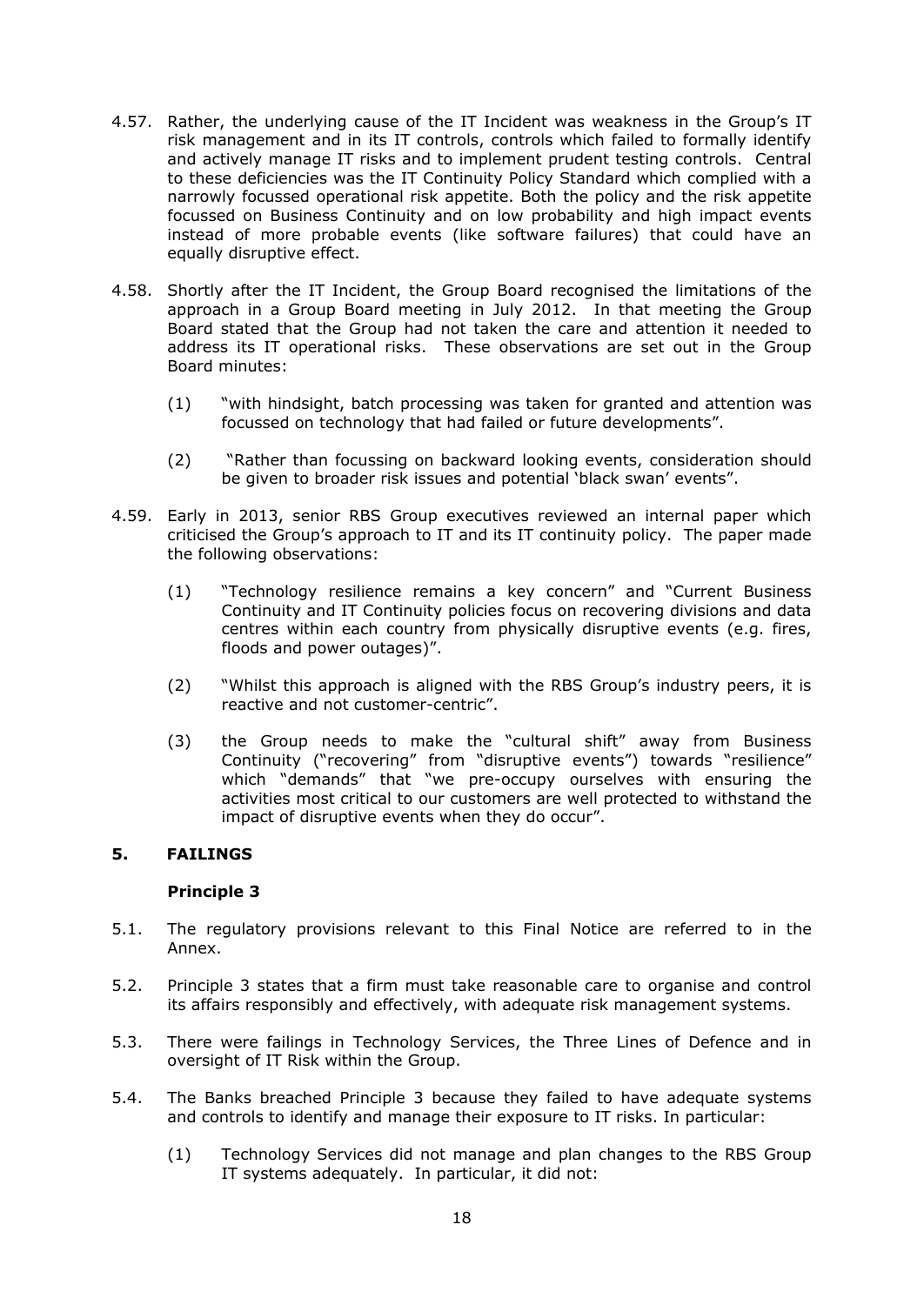- (a) check that the IT policies and procedures it was implementing were consistent with each other;
- (b) ensure that IT changes could be made in a controlled way;
- (c) keep accurate and complete records which documented the changes it was making;
- (d) have a complete view of IT risk, particularly in relation to IT operations;
- (e) sufficiently identify, understand or mitigate the risk of a batch scheduler failure; and
- (f) consider reducing or limiting the effect of the batch schedule failure by, for example:
	- (i) reducing the number of jobs each batch scheduler managed;
	- (ii) reducing interdependencies between the RBS batch scheduler and the Nat West and Ulster Bank batch scheduler;
	- (iii) using separate batch schedulers for NatWest and Ulster Bank; and
	- (iv) adequately testing the consequences of backing out the batch scheduler software upgrade in a representative testing environment.
- (2) The Three Lines of Defence did not take sufficient care to control IT risks responsibly and effectively for the following reasons:
	- (a) Technology Services Risk (part of the First Line of Defence) did not:
		- (i) devote sufficient time and attention to specific risk management activity instead it concentrated on reporting risk upward and obtaining "sign-off" instead of understanding and managing IT risk; and
		- (ii) take the initiative to identify risks, instead it reacted and responded to incidents.
	- (b) Business Services Risk (part of the Second Line of Defence) did not:
		- (i) appropriately challenge the completeness and depth of the First Line of Defence's coverage of IT risk;
		- (ii) understand the breadth and depth of its work because it concentrated on collating and reporting of risk information; and
		- (iii) understand IT risk well enough, instead it focused too much on systems and processes rather than understanding IT risk.
	- (c) Group Internal Audit (the Third Line of Defence) did not: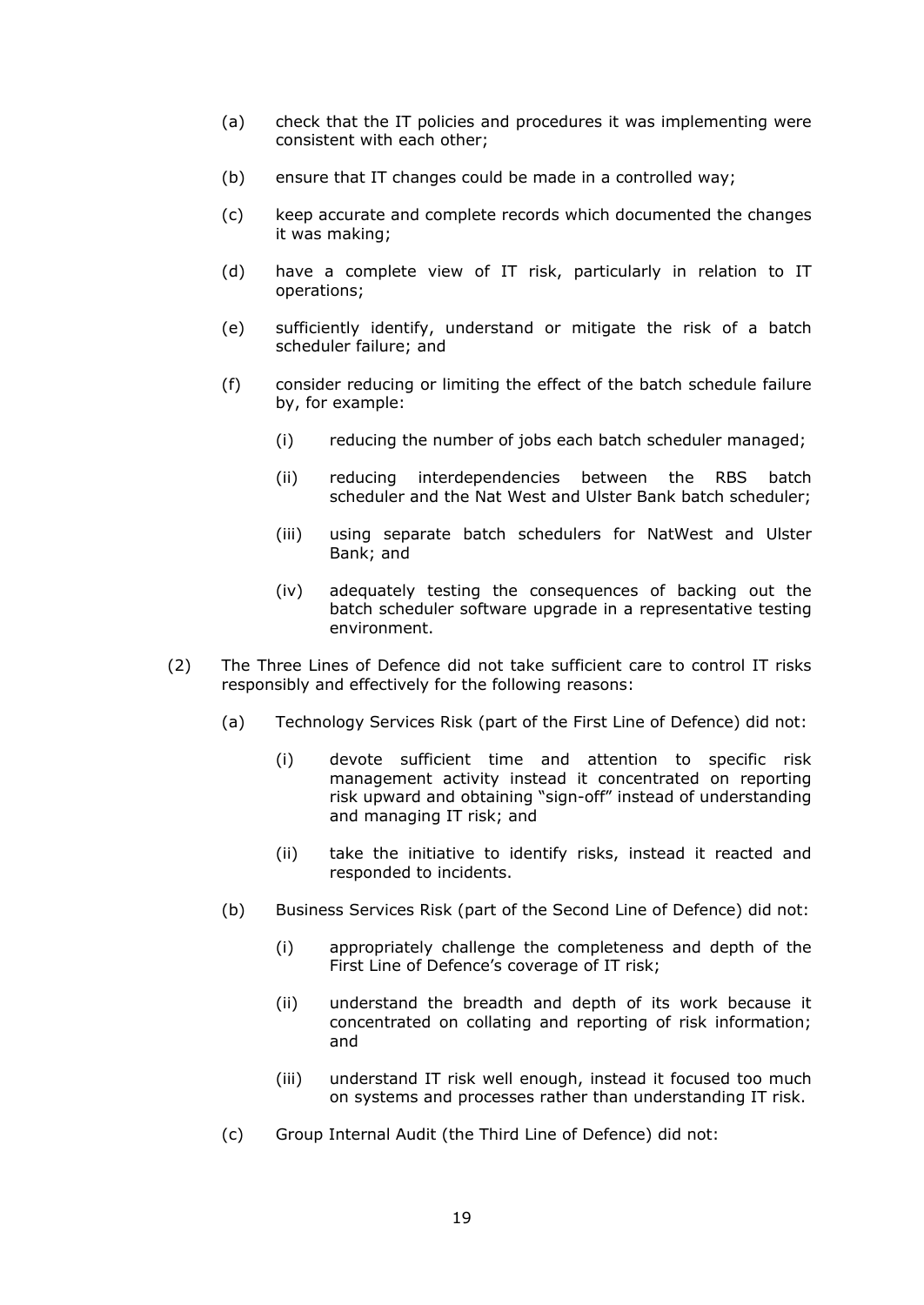- (i) explain its different view of IT Risk to the First and Second Lines of Defence;
- (ii) close IT audit issues in a timely fashion, instead, it brought forward incomplete IT audit plans from previous years; and
- (iii) explain in its final audit report that it lacked the documentation it needed to fully test the controls for backing out the batch scheduler software.
- (3) The RBS Group:
	- (a) had a limited understanding of IT operational risk:
		- (i) it did not ensure that Technology Services, the function with the broadest view of IT risk in the RBS Group, had a sufficient role at divisional board level or direct involvement in business prioritisation; and
		- (ii) its IT risk appetite focussed on recovering from disruptive incidents rather than on incidents that are more probable and can potentially have an equivalent effect.
	- (b) exposed the Banks to a greater risk of IT failures because it approved an IT Continuity Policy Standard which:
		- (i) focused on low probability events (e.g., total loss of a data centre) rather than on more probable events (e.g., software failures) which could have a potentially equivalent effect; and
		- (ii) should have included a much greater focus on IT Resilience and the need to ensure that the activities most critical to its customers could withstand the effect of disruptive events.

# **6. SANCTION**

#### **Financial penalty**

6.1. The Authority's policy for imposing a financial penalty is set out in Chapter 6 of DEPP. In respect of conduct occurring on or after 6 March 2010, the Authority applies a five-step framework to determine the appropriate level of financial penalty. DEPP 6.5A sets out the details of the five-step framework that applies in respect of financial penalties imposed on firms. The Relevant Period in this case is from 1 August 2010 to 10 July 2012, so the five-step penalty framework applies here.

#### **Step 1: disgorgement**

- 6.2. Pursuant to DEPP 6.5A.1G, at Step 1 the Authority seeks to deprive a firm of the financial benefit derived directly from the breach where it is practicable to quantify this.
- 6.3. The Authority has not identified any financial benefit that the Banks derived from the breaches.
- 6.4. Step 1 is therefore £0.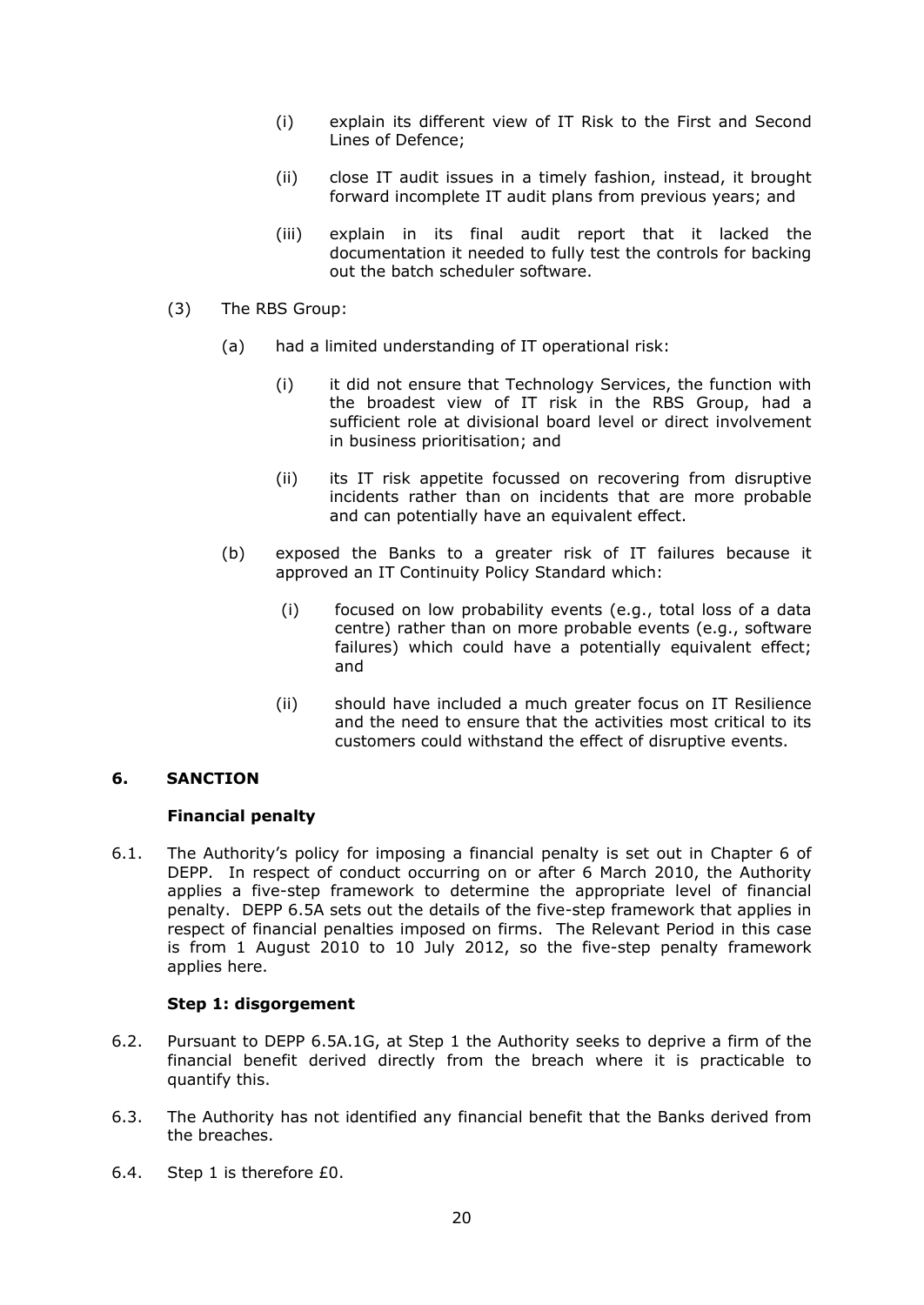#### **Step 2: the seriousness of the breach**

- 6.5. Pursuant to DEPP 6.5A.2G, at Step 2 the Authority determines a figure that reflects the seriousness of the breach. Where the amount of revenue generated by a firm from a particular product line or business area is indicative of the harm or potential harm that its breach may cause, that figure will be based on a percentage of the firm's revenue from the relevant products or business area.
- 6.6. A wide range of the Banks' product lines and banking services were potentially at risk of serious disruption because of the Banks' failure to have adequate IT risk management systems during the Relevant Period. Those banking services and product lines were severely disrupted during the IT Incident. The revenue generated by the business areas affected by the IT Incident during the Relevant Period was £20.5 billion. The Authority considers that a financial penalty based on revenue of £20.5 billion would be disproportionate to the harm caused by the breach.
- 6.7. To arrive at a penalty, the Authority has adopted the approach set out in DEPP 6.5A.2G (13) and has taken the following factors into account to determine the Step 2 amount:
	- (1) The IT Incident affected at least 6.5 million customers.
	- (2) The IT Incident caused the Group to pay:
		- (a) £70.3 million in redress to UK customers; and
		- (b) £460,000 to consumers who were not customers of the Banks.
	- (3) The IT Incident caused distress to customers and non-customers.
	- (4) The Banks received 69,500 complaints (including the 17,800 complaints Ulster Bank ROI received).
	- (5) The IT Incident caused the Banks to take corrective action on 7 million accounts (this includes 1.9 million accounts at both Ulster Bank NI and ROI).
	- (6) The weaknesses in the Banks' IT governance and control processes, as provided by the RBS Group, were serious.
	- (7) The Banks, through the RBS Group's IT functions, had the opportunity to identify and correct the failures which led to the IT Incident well before the risk crystallised.
	- (8) The IT control deficiencies contributed to the IT Incident and revealed serious weaknesses in the Bank's procedures, management systems and internal controls.
	- (9) The breaches were neither deliberate nor reckless.
	- (10) The penalty needs to act as a credible deterrent.
- 6.8. Taking all of these factors into account, the level of seriousness is 4 and the Step 2 figure is £60 million.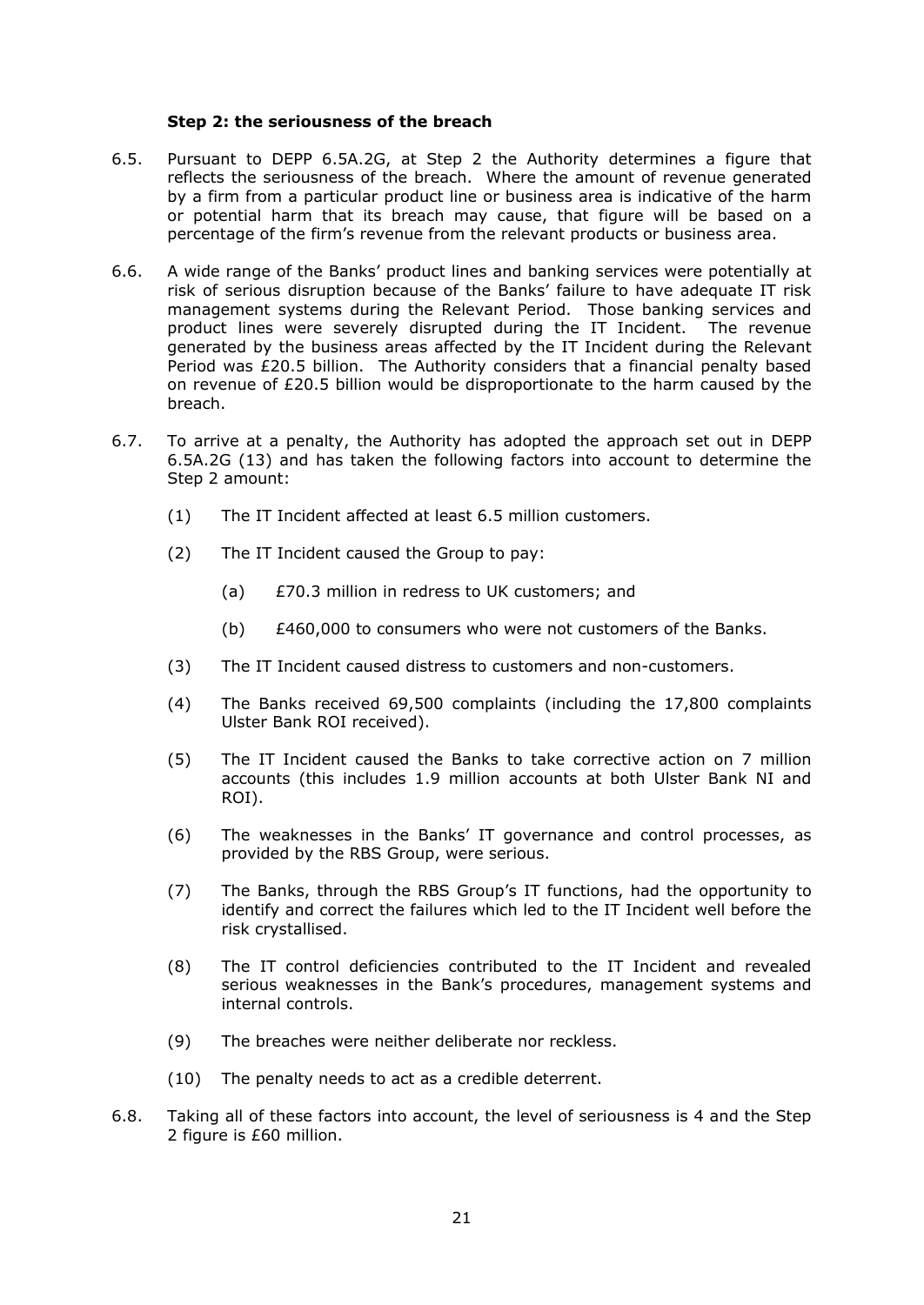#### **Step 3: mitigating and aggravating factors**

- 6.9. Pursuant to DEPP 6.5A.3G, at Step 3 the Authority may increase or decrease the amount of the financial penalty arrived at after Step 2, but not including any amount to be disgorged as set out in Step 1, to take into account factors which aggravate or mitigate the breach.
- 6.10. The Authority has considered the Banks' previous disciplinary record and general compliance history as an aggravating factor. That history is as follows:
	- (1) In August 2014 the Authority fined RBS and NatWest £14,474,600 for serious failings in their advised mortgages business.
	- (2) As at the first quarter of 2014, RBS Group Plc's provision for compensating customers who were mis-sold PPI was £3.1bn.
	- (3) In February 2013, the Authority fined RBS £87.5m in relating to LIBOR submissions. This involved an assurance to the Authority that the systems and controls in relation to LIBOR submissions were adequate (when they were not).
	- (4) In July 2013, the Authority fined RBS (and the Royal Bank of Scotland N.V) £5.6m for failing to report transactions it was required to report in an accurate and timely manner. It was noted in this case that the systems and controls failures were not adequately prioritised when it was apparent significant work was needed to ensure they were effective. In March 2012, the Authority fined Coutts & Co (a wholly owned subsidiary of the RBS Group) £8.75m for breach of anti-money laundering rules.
	- (5) In November 2011, the Authority fined Coutts & Co £6.3m in relation to the mis-selling of AIG bonds. In this matter, Coutts & Co failed to undertake an effective compliance review in a timely manner and failed to take prompt and effective action to address the issues raised.
	- (6) In January 2011, the Authority fined RBS and NatWest  $E2.8m$  in relation to complaints handling.
	- (7) In August 2010, the Authority fined RBS, NatWest, Coutts & Co and Ulster Bank Ltd (a wholly owned subsidiary of the RBS Group) £5.6m for breach of anti-money laundering rules. Actions to address the issued identified by the firm were not taken in a timely manner.
	- (8) In December 2002, the Authority fined RBS £730,000 for breach of antimoney laundering rules.
- 6.11. The Authority considers that the following factors are mitigating:
	- (1) The Group took the initiative to commence the customer redress exercise.
	- (2) The Group have not only paid redress to customers, but they have also made good-will payments to some of them.
	- (3) The Group made payments to non-customers through an innovative centralised solution for non-customer redress which the Skilled Person said "represents a first in the financial services marketplace".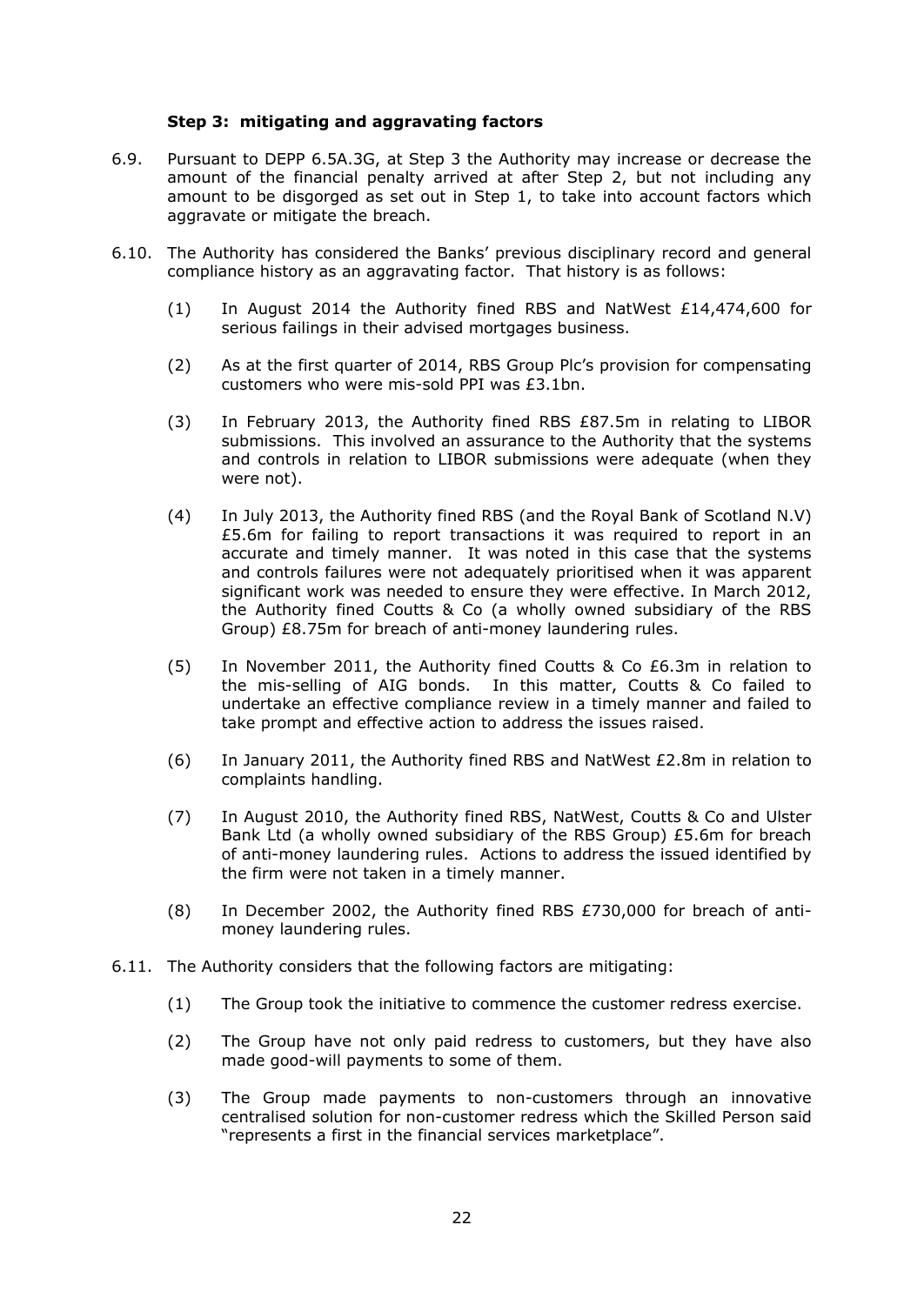- (4) The Group is taking steps to put in place an IT Resilience programme and significant software improvements to reduce the risk of similar problems arising in the future.
- 6.12. Having considered these factors, the Authority does not believe that an increase or decrease to the Step 2 figure is appropriate.
- 6.13. The Step 3 figure is therefore £60 million.

# **Step 4: adjustment for deterrence**

- 6.14. Pursuant to DEPP 6.5A.4G, if the Authority considers the figure arrived at after Step 3 is insufficient to deter the firm who committed the breach, or others, from committing further or similar breaches, then the Authority may increase the penalty.
- 6.15. In the Authority's view, the Step 3 figure of £60 million represents a sufficient deterrent to the Banks and others and so has not increased the penalty at Step 4.
- 6.16. The Step 4 figure is therefore £60 million.

#### **Step 5: settlement discount**

- 6.17. Pursuant to DEPP 6.5A.5G, if the Authority and the firm on whom a penalty is to be imposed agree the amount of the financial penalty and other terms, DEPP 6.7 provides that the amount of the financial penalty which might otherwise have been payable will be reduced to reflect the stage at which the Authority and the firm reached agreement.
- 6.18. The Authority and the Banks reached agreement at Stage 1. A 30% discount applies to the Step 4 figure.
- 6.19. The Step 5 figure is therefore £42 million.

#### **Penalty**

6.20. The Authority therefore hereby imposes a financial penalty of £60 million (before the Stage 1 discount) on the Banks for their breaches of Principle 3.

# **7. PROCEDURAL MATTERS**

#### **Decision maker**

- 7.1. The decision which gave rise to the obligation to give this Notice was made by the Settlement Decision Makers.
- 7.2. This Final Notice is given under, and in accordance with, section 390 of FSMA.

#### **Manner and time for Payment**

7.3. The financial penalty must be paid in full by the Banks to the Authority by no later than 4 December 2014, 15 days from the date of the Final Notice.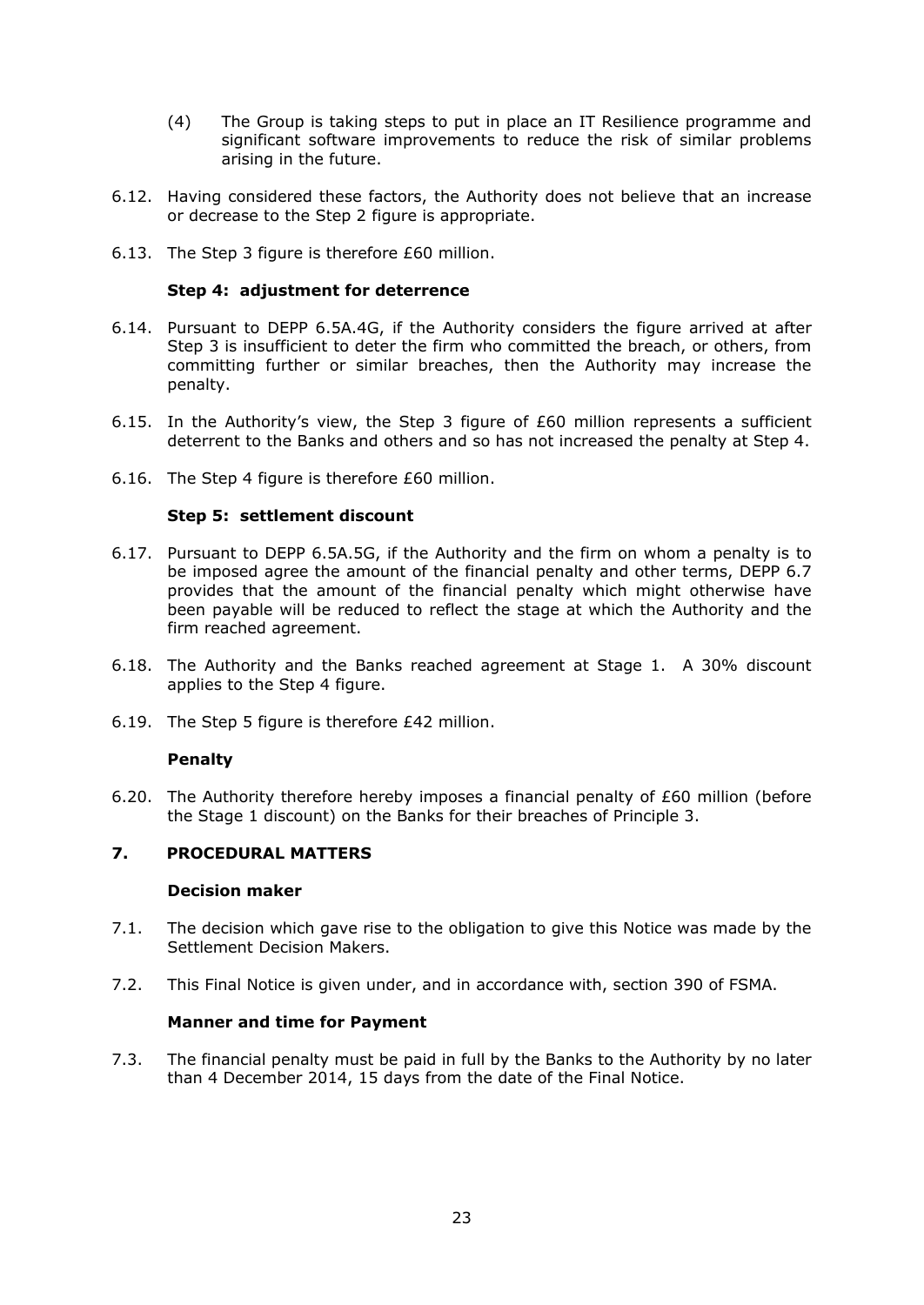# **If the financial penalty is not paid**

7.4. If all or any of the financial penalty is outstanding on 5 December 2014, the Authority may recover the outstanding amount as a debt owed by the Banks and due to the Authority.

# **Publicity**

7.5. Sections 391(4), 391(6) and 391(7) of the Act apply to the publication of information about the matter to which this notice relates. Under those provisions, the Authority must publish such information about the matter to which this notice relates as the Authority considers appropriate. The information may be published in such manner as the Authority considers appropriate. However, the Authority may not publish information if such publication would, in the opinion of the Authority, be unfair to you or prejudicial to the interests of consumers or detrimental to the stability of the UK financial system.

#### **Authority contacts**

7.6. For more information concerning this matter generally, contact Anna Couzens (020 7066 1452) or Maria Gouvas (020 7066 3552) of the Enforcement and Financial Crime Division of the Authority.

Megan Forbes Project Sponsor Financial Conduct Authority, Enforcement and Financial Crime Division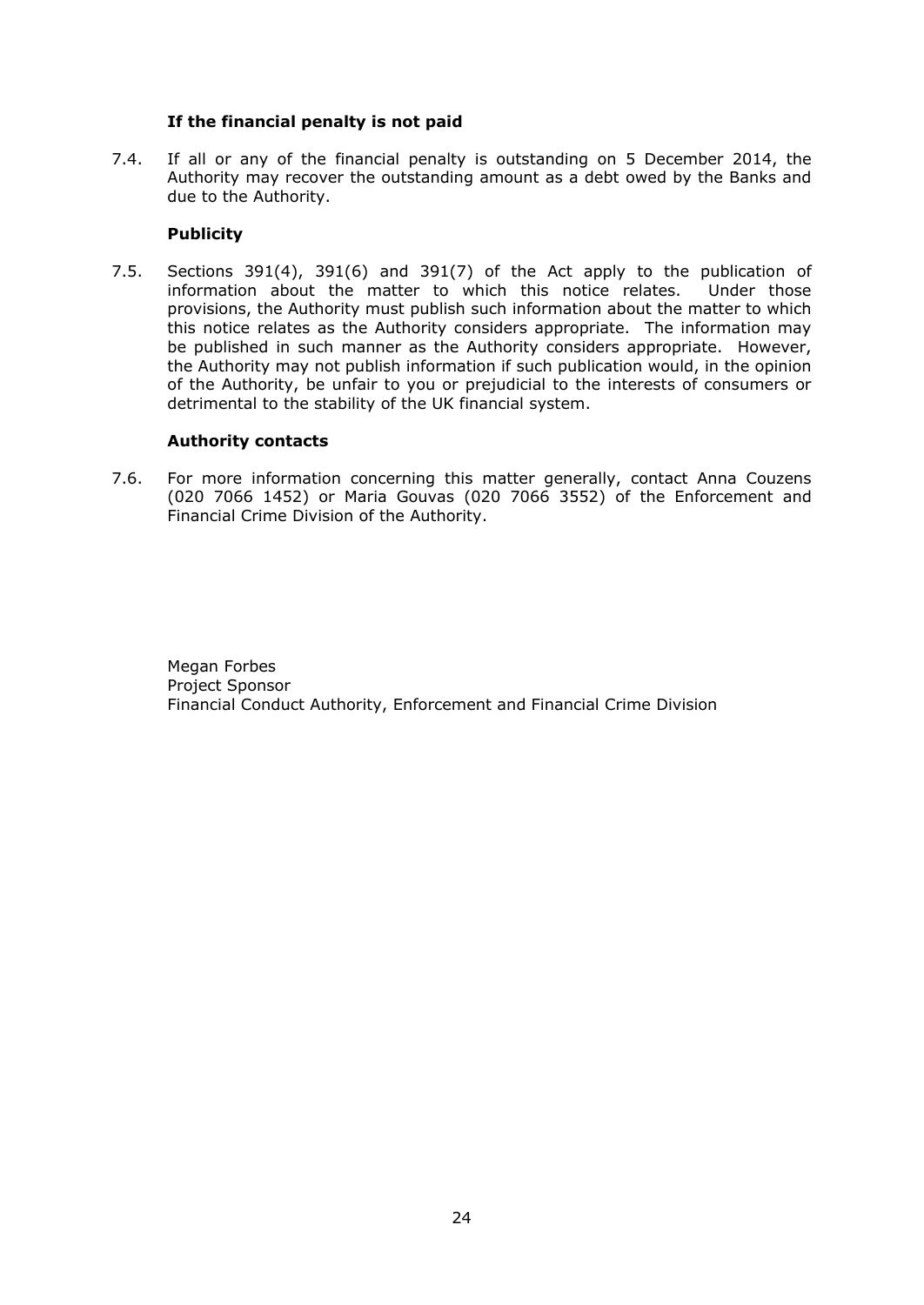# **ANNEX**

# **1. JOINT INVESTIGATION**

- 1.1. On 1 April 2013, a new "twin peaks" regulatory structure came into being under which the Financial Services Authority was replaced by Financial Conduct Authority ("FCA") and the Prudential Regulatory Authority ("PRA). The effective date of that change, 1 April 2013, is known as Legal Cutover ("LCO"). Following LCO both the FCA and the PRA have an enforcement remit and are able to exercise a range of enforcement powers and impose sanctions under FSMA.
- 1.2. Although the conduct to which this matter relates occurred prior to LCO, Part 5 of the Financial Services and Markets Act 2012 (Transitional Provisions) (Enforcement) Order 2013 ("Order") permits the PRA and/or the FCA to take action to address contraventions occurring pre LCO but for which the PRA and/or FCA would have been an appropriate regulator had the contravention occurred on or after LCO. Both the PRA and the FCA therefore have the ability to take action in this matter.
- 1.3. In April 2013, the FCA and PRA agreed to undertake a joint investigation into the IT Incident. The FCA and the PRA are both permitted to take action pursuant to the Order.
- 1.4. The FCA and PRA considered a joint investigation necessary because the failings encompassed both conduct and prudential issues and therefore had implications for the statutory objectives of both regulators. In particular, the matter is relevant to:
	- (1) The FCA's overarching strategic objective of ensuring that the relevant markets function well and the advancement of the FCA's operational objectives of (i) securing an appropriate degree of protection for consumers and (ii) protecting and enhancing the integrity of the UK financial system; and
	- (2) The PRA's general objective of promoting the safety and soundness of PRA authorised persons by "seeking to ensure that the business of PRAauthorised persons is carried on in a way which avoids any adverse effect on the stability of the UK financial system" under section 2B(3)(a) of FSMA; specifically where adverse effects may result from the disruption to the continuity of financial services.

# **2. RELEVANT STATUTORY PROVISIONS**

- 2.1. The Authority has the power to impose an appropriate penalty on an authorised person if the Authority considers that an authorised person has contravened a relevant requirement (section 206 FSMA).
- 2.2. In discharging its general functions, the Authority must, so far as reasonably possible, act in a way which is compatible with its strategic objective and advances one or more of its operational objectives (section 1B(1) FSMA). The Authority's strategic objective is ensuring that the relevant markets function well (section 1B(2) FSMA). The Authority has three operational objectives (section 1B(3) FSMA).
- 2.3. Two are the Authority's operational objectives, the consumer protection objective (section 1C FSMA) and the integrity objective (section 1D FSMA), are relevant to this matter.